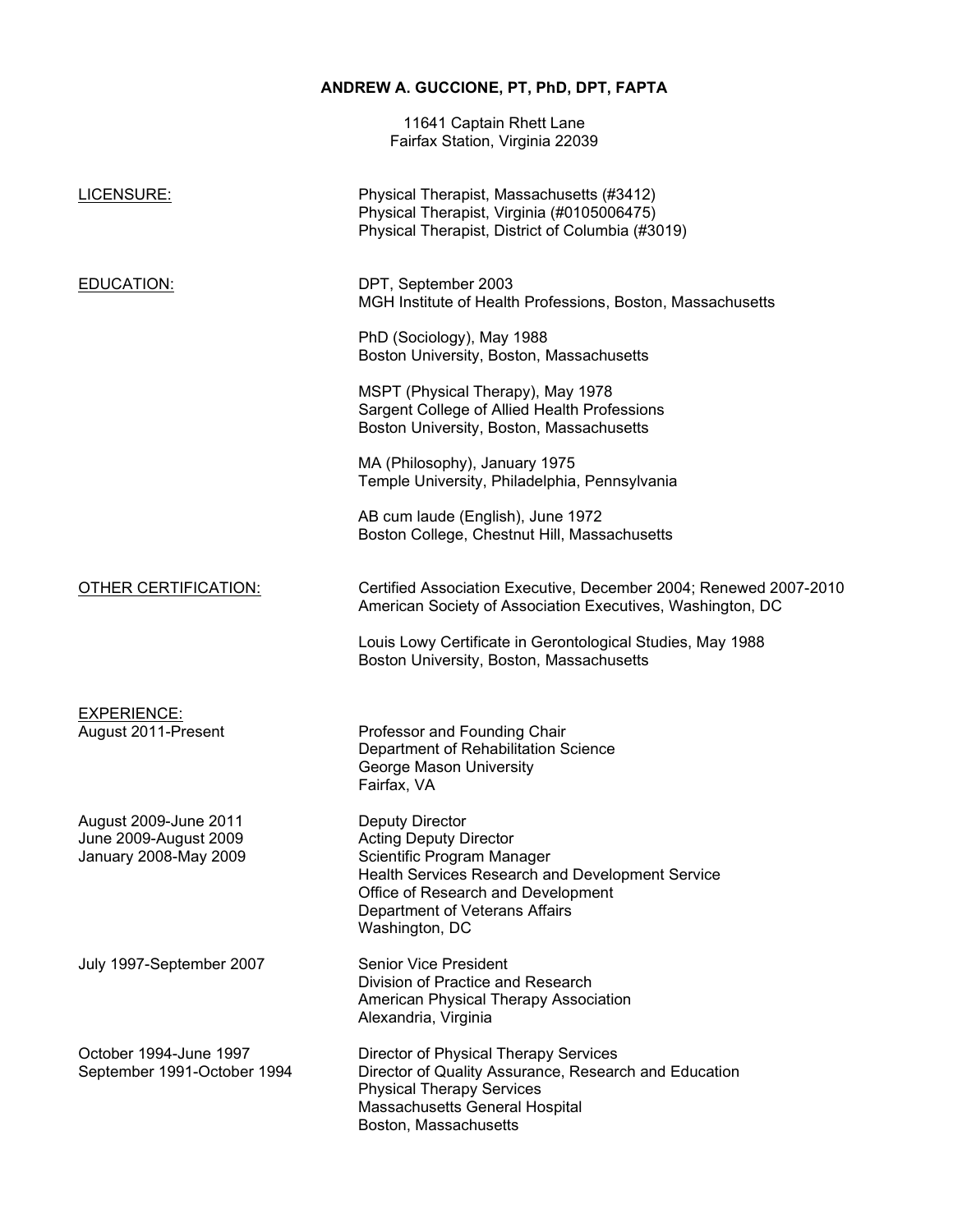| <b>July 1989-August 1991</b><br>July 1988-June 1989<br>September 1980-June 1988 | Assistant Research Professor, Medicine<br>Post-doctoral Fellow, Arthritis Section<br>Research Associate, Multipurpose Arthritis Center<br>Boston University School of Medicine<br>Boston, Massachusetts                             |
|---------------------------------------------------------------------------------|-------------------------------------------------------------------------------------------------------------------------------------------------------------------------------------------------------------------------------------|
| July 1990-August 1992<br>July 1985-June 1990<br>September 1981-June 1985        | Adjunct Assistant Professor, Physical Therapy<br>Assistant Professor, Physical Therapy<br>Adjunct Assistant Professor, Physical Therapy<br>Sargent College of Allied Health Professions, Boston University<br>Boston, Massachusetts |
| June 1978-August 1980                                                           | <b>Staff Physical Therapist</b><br>Massachusetts Rehabilitation Hospital<br>Boston, Massachusetts                                                                                                                                   |
| <b>CONCURRENT FACULTY APPOINTMENTS:</b>                                         |                                                                                                                                                                                                                                     |
| <b>July 1997-August 2011</b>                                                    | Adjunct Associate Professor                                                                                                                                                                                                         |
| April 1993-June 1997<br>April 1989-March 1993                                   | Associate Professor<br>Adjunct Associate Professor (Geriatrics)<br><b>MGH Institute of Health Professions</b><br>Boston, Massachusetts                                                                                              |
| September 1991-June 1997                                                        | Lecturer in Orthopaedics<br><b>Harvard Medical School</b><br>Boston, Massachusetts                                                                                                                                                  |
| <b>CONCURRENT CLINICAL POSITIONS:</b>                                           |                                                                                                                                                                                                                                     |
| November 2007-May 2009                                                          | Physical Therapist (per diem)<br>National Rehabilitation Hospital<br>Washington, DC                                                                                                                                                 |
| June 2003-August 2003                                                           | <b>Physical Therapist</b><br><b>Arlington Free Clinic</b><br>Arlington, Virginia                                                                                                                                                    |
| January 1995-June 1997                                                          | Clinician<br>MGH Beacon Hill Geriatric Primary Care<br>Boston, Massachusetts                                                                                                                                                        |
| September 1989-June 1991                                                        | <b>Clinical Associate</b><br>Back on Track Physical Therapy<br>Brookline, Massachusetts                                                                                                                                             |
| January 1984-August 1989                                                        | <b>Clinical Staff</b><br><b>Physical Therapy Outpatient Clinic</b><br>Sargent College of Allied Health Professions, Boston University<br>Boston, Massachusetts                                                                      |
| April 1982-August 1983                                                          | <b>Staff Physical Therapist</b><br><b>Needham Visiting Nurse Associates</b><br>Needham, Massachusetts                                                                                                                               |
| September 1980-June 1987                                                        | <b>Physical Therapy Coordinator</b><br>Arthritis Ambulatory Care Clinic<br><b>Boston City Hospital</b><br>Boston, Massachusetts                                                                                                     |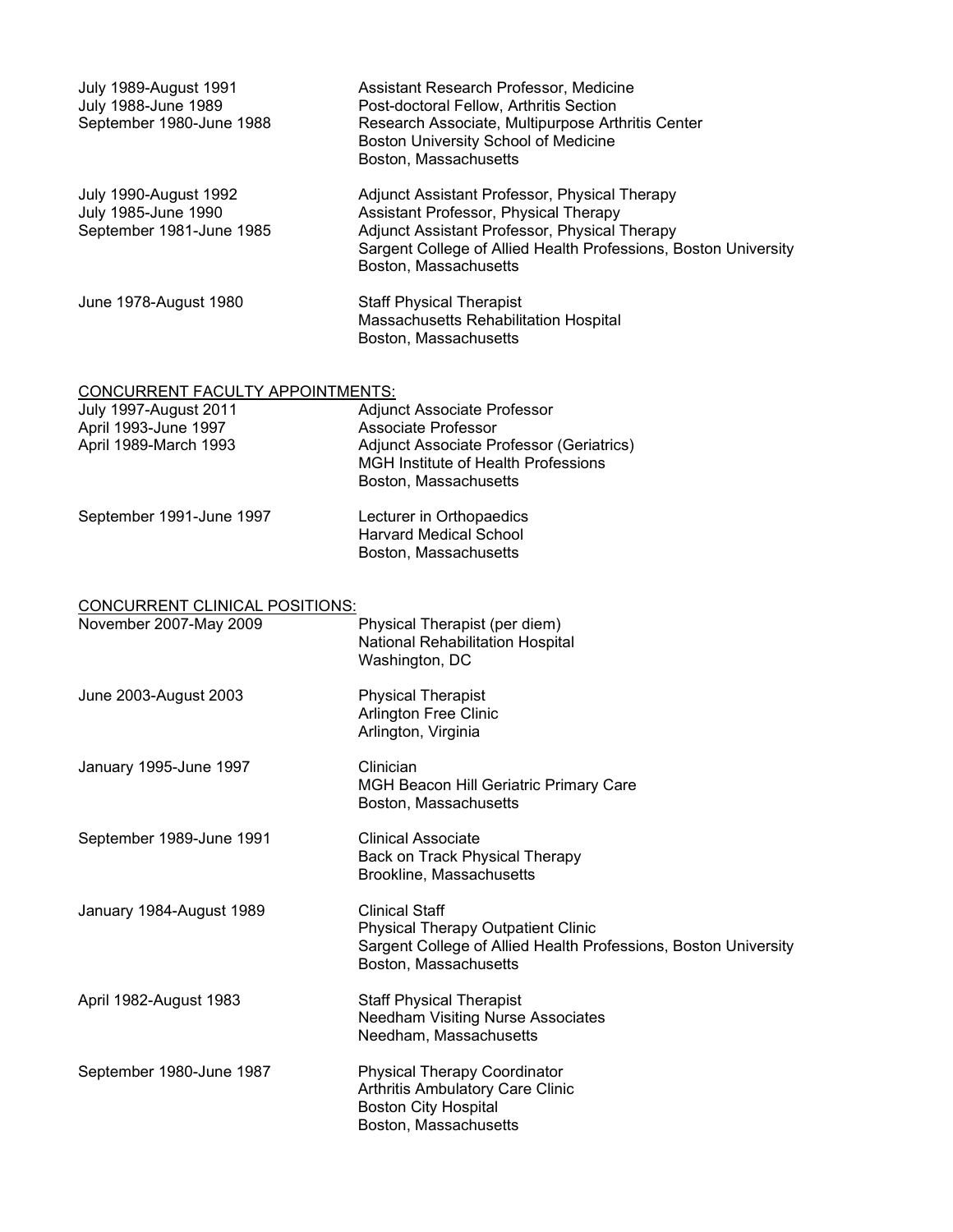| <b>GRANT ACTIVITIES:</b><br>Principal Investigator:<br><b>Funding Source:</b> | Effects of Intensive Task-Specific Training in Patients with SCI<br><b>Provost Office</b><br>George Mason University 2013-2016<br>(\$50,000.00)                                               |
|-------------------------------------------------------------------------------|-----------------------------------------------------------------------------------------------------------------------------------------------------------------------------------------------|
| Principal Investigator:<br><b>Funding Source:</b>                             | Provost PhD Award to Support Doctoral Education<br><b>Provost Office</b><br>George Mason University 2013-2016<br>(\$343,000.00)                                                               |
| Principal Investigator:<br><b>Funding Source:</b>                             | Development of a Comorbidity Index for Arthritis Research<br>Special Emphasis Research Career Award (Rehabilitation and Aging)<br>National Institutes of Health (NIA) 1991-1996<br>K01AG00567 |
| Principal Investigator:<br><b>Funding Source:</b>                             | The Structure of Health Perceptions in Rheumatoid Arthritis<br><b>Arthritis Foundation 1989-91</b>                                                                                            |
| Co-Investigator:<br><b>Funding Source:</b>                                    | Osteoarthritis and Physical Disability in the Elderly<br>National Institutes of Health (NIA) 1988-1992<br>RO1AG07861                                                                          |
| Principal Investigator:<br><b>Funding Source:</b>                             | Graduate Traineeship for Dissertation Research<br>Foundation for Physical Therapy 1987-88                                                                                                     |
| Principal Investigator:<br><b>Funding Source:</b>                             | Arthritis Health Professional Fellowship<br>Arthritis Foundation 1984-86                                                                                                                      |
| Co-Investigator:<br><b>Funding Source:</b>                                    | The Nursing Home Arthritis Project<br>National Institutes of Health (NIAMDKD) 1981-87<br>P60AR20613                                                                                           |

# JURIED PUBLICATIONS:

- Gollie JM, Guccione AA, Panza GS. Jo PY, Herrick JE. Effects of overground locomotor training on walking performance in chronic cervical motor-incomplete spinal cord injury: a pilot study. *Arch Phys Med Rehabil*. 2016 Dec 10. [Epub ahead of print]
- May KH, Guccione AA, Edwards MC, Goldstein MS. The Adolescent Measure of Confidence and Musculoskeletal Performance (AMCaMP): development and initial validation. *Int J Sports Phys Ther*. 2016; 11(5):698-707.
- Pillastrini P, De Lima E Sá Resende F, Banchelli F, Burioli A, Di Ciaccio E, Guccione AA, Villafañe JH, Vanti C. Effectiveness of Global Postural Reeducation in patients with chronic nonspecific neck pain: a randomized controlled trial. *Phys Ther*. 2016; 96(9):1408-1416.
- Morghen S, Morandi A, Guccione AA, Bozzini M, Guerini F, Gatti R, Del Santo F, Gentile S, Trabucchi M, Bellelli G. The association between patient participation and functional gain following inpatient rehabilitation. *Aging Clinical Exper Res*. Accepted for publication, 2016 Aug 12.
- Bertozzi L, Rosso A, Romeo A Villafañe JH, Guccione AA; Pillastrini P, Vanti C. The accuracy of pain drawing in identifying psychological distress in low back pain-systematic review and meta-analysis of diagnostic studies. *J Phys Ther Sci,* 2015; 27(10):3319-3324.
- Bortolami A, Vanti C, Banchelli F, Guccione AA, Pillastrini P. Relationship between female pelvic floor dysfunction and sexual dysfunction: an observational study. *J Sexual Med*, 2015; 12(5):1233-1241.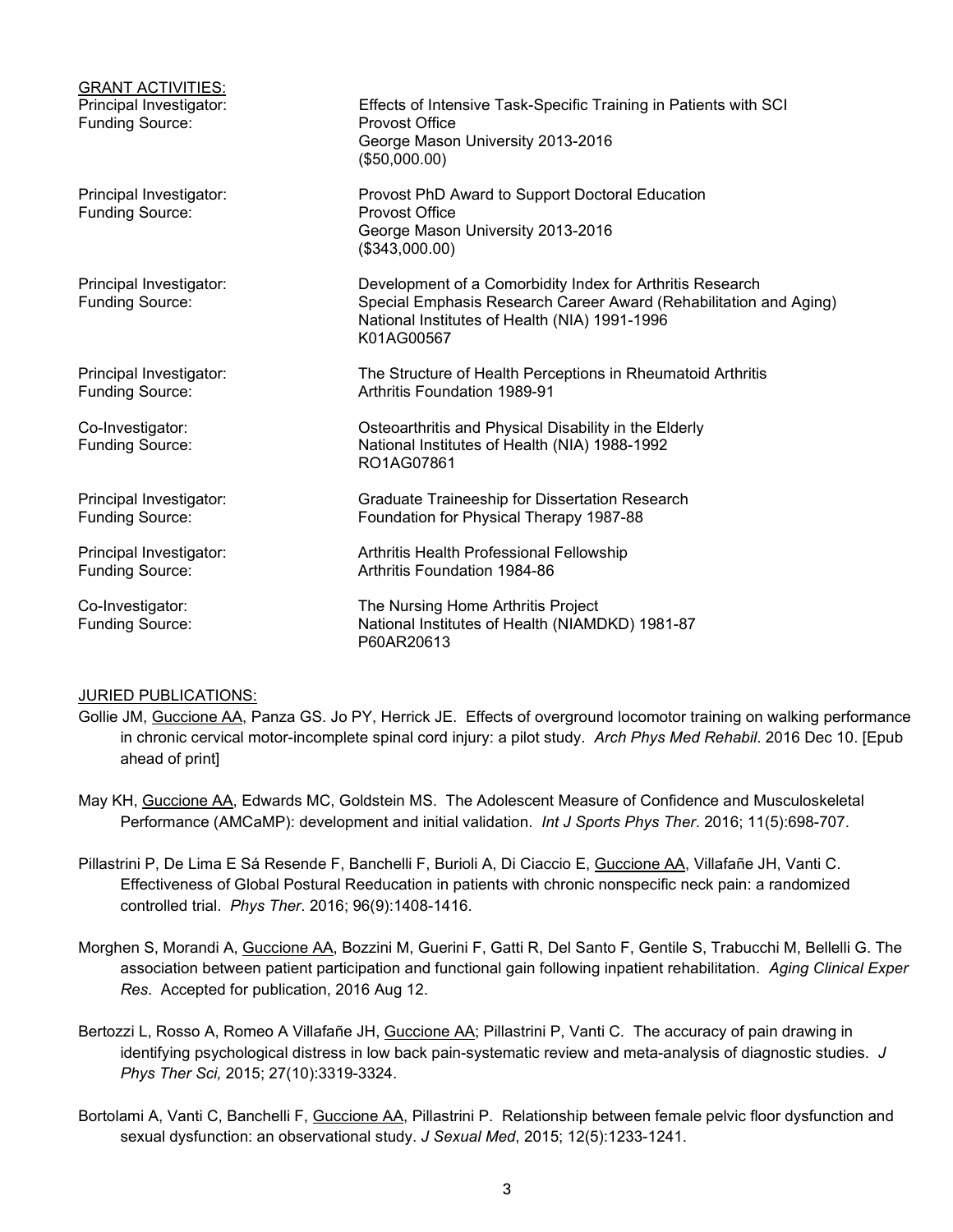- Meroni R, Piscitelli D, Bonetti F, Zambaldi M, Cerri CG, Guccione AA, Pillastrini P. Rasch Analysis of the Italian version of Pain Catastrophizing Scale (PCS-I). *J Back Musculoskeletal Rehabil*, 2015 28(4): 661-673.
- Vanti C, Bertozzi L, Gardenghi I, Turoni F, Guccione AA, Pillastrini P. Effect of taping on spinal pain and disability: systematic review and meta-analysis of randomized trials*. Phys Ther*, 2015; 95(4):493-506.
- Meroni R, Piscitelli D, Zambaldi M, Bonetti F, Guccione A, Pillastrini P. Rasch analysis of the Italian version of the Fear Avoidance Belief Questionnaire (FABQ-I). *Disability Rehabil*, 2015; 37(2):151-157.
- Pillastrini P, Vanti C, Curti S, Mattioli S, Ferrari S, Violante FS, Guccione A. Using PubMed search strings for efficient retrieval of manual therapy research literature. *J Manipulative Physiol Ther*, 2015; 38(2):159-66.
- Guccione AA. Rehabilitation and quality of life: resilience and self-efficacy as mediators of outcome. *Topics Geriatr Rehabil* 2014; 30(3):164-169.
- Guccione AA, Frost J, Barr JO. Forecasting healthcare delivery for older adults in the midst of change: challenges and opportunities for the physical therapy profession in an evolving environment. *J Phys Ther Educat*, 2014; 28(2): 7- 11.
- Vanti C, Pillastrini P, Monticone M, Ceron D, Bonetti F, Piccarreta R, Guccione A, Violante FS. The Italian version of the Physical Therapy Patient Satisfaction Questionnaire [PTPSQ-I(15)]. Psychometric properties in a sample of inpatients. *BMC Musculoskeletal Disorders*, 2014; 15:135.
- Bertozzi L, Gardenghi I, Turoni F, Villafane JH, Guccione AA, Pillastrini P. Effect of therapeutic exercise on pain and disability in the management of chronic non-specific neck pain: systematic review and meta-analysis of randomized trials. *Phys Ther*, 2013; 93:1026-1036.
- Vanti C, Bonetti F, Ceron D, Piccarreta R, Violante FS, Guccione AA, Pillastrini P. The Italian version of the Physical Therapy Patient Satisfaction Questionnaire: cross-cultural adaptation and psychometric properties. *Phys Ther*, 2013; 93:911-922.
- Vanti C, Bonetti F, Ceron D, Piccarreta R, Violante FS, Guccione AA, Pillastrini P. Cross-cultural adaptation and validation of the Physical Therapy Outpatient Satisfaction Survey in an Italian musculoskeletal population. *BMC Musculoskeletal Disorders*, 2013; 14:125.
- Pillastrini P, Gardenghi I, Bonetti F, Capra F, Guccione A, Mugnai R, Violante FS: An updated overview of clinical guidelines for chronic low back pain management in primary care. *Joint Bone Spine*, 2012; 79:176-185.
- Guccione AA, Harwood KJ, Goldstein MS, Miller SC: Can "Severity-Intensity" be the conceptual basis of an alternative payment model for therapy services provided under Medicare? *Phys Ther;* 2011; 91:1564-1569.
- Vanti C, Bonfiglioli R, Calabrese, Marinelli F, Guccione A, Violante FS, Pillastrini P: Upper limb neurodynamic test 1 and symptoms reproduction in carpal tunnel syndrome. A validity study. *Manual Ther* 2011; 16:258-263.

Guccione AA. 41st Mary McMillan Lecture: Destiny is now. *Phys Ther* 2010; 90:1678-1690.

Vanti C, Conteddu L, Guccione A, Morsillo F, Parazza S, Viti C, Pillastrini P. The Upper Limb Neurodynamic Test 1: intraand intertester reliability and the effect of several repetitions on pain and resistance. *J Manipulative Physiol Therapeutics* 2010; 33:292-299.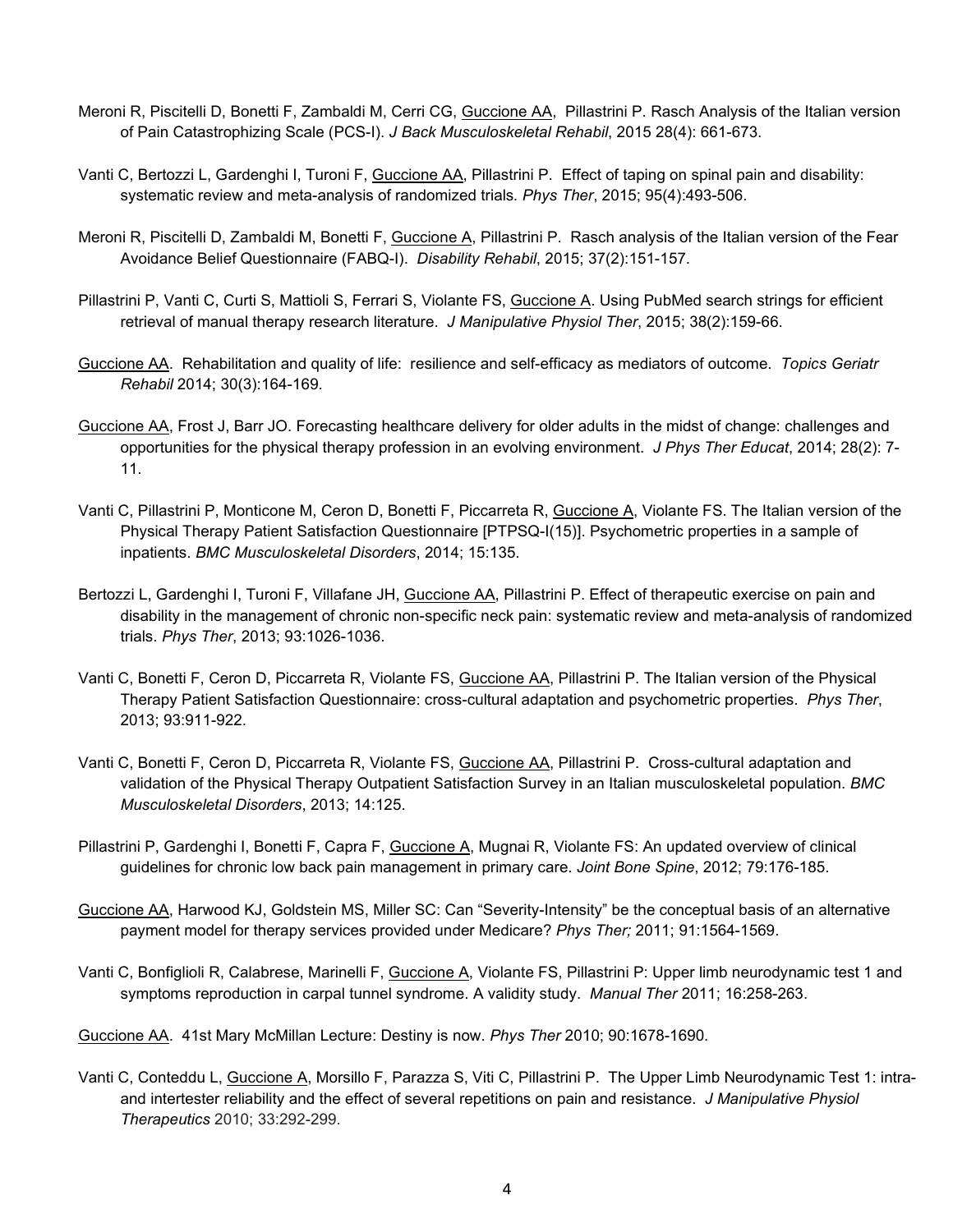- Pillastrini P, Mugnai R, Bertozzi L, Costi S, Curti S, Guccione A, Mattioli S, Violante FS. Effectiveness of an ergonomic intervention on work-related posture and low back pain in video display terminal operators: A 3 year cross-over trial. *Applied Ergonomics* 2010; 41:436-443.
- Ganz SB, Peterson MGE, Russo PW, Guccione A. Functional recovery after hip fracture in the subacute setting. *HSS Journal* 2007; 3:50-57.
- Guccione AA, Mielenz TJ, DeVellis RF, Goldstein MS, Freburger JK, Pietroban R, Miller SC, Callahan LF, Harwood K, Carey TS. Development and testing of a self-report instrument to measure actions: Outpatient Physical Therapy Improvement in Movement Assessment Log (OPTIMAL). *Phys Ther* 2005; 85:515-530.
- Goldstein M, Elliott S, Guccione AA. Development of an instrument to measure satisfaction with physical therapy. *Phys Ther* 2000; 80:853-863.
- Guccione AA, Goldstein M, Elliott S. Clinical Research Agenda for physical therapy. *Phys Ther* 2000; 80:499-513.
- Grinspoon S, Corcoran C, Lee K, Burrows B, Hibbard J, Katznelson L, Walsh M, Guccione A, Cannan J, Heller H, Basgoz N, Hirsch M, Klibanski A. Decreased lean body mass is a function of androgen deficiency in men with AIDS wasting. *J Clin Endocrinol Metab* 1996; 81:4051-4058.
- Guccione AA, Fagerson TL, Anderson JJ. Regaining functional independence in the acute care setting following hip fracture. *Phys Ther* 1996; 76:818-826.
- Guccione AA, Anderson JJ, Anthony JM, Meenan RF. The correlates of health perceptions in rheumatoid arthritis. *J Rheumatol* 1995; 22:432-439.
- Guccione AA. Arthritis and the process of disablement. *Phys Ther* 1994; 74:408-414.
- Guccione AA, Felson DT, Anderson JJ, Anthony JM, Zhang Y, Wilson PWF, Kelly-Hayes M, Wolf PA, Kreger BE, Kannel WB. The effects of specific medical conditions on the functional limitations of elders in the Framingham study. *Am J Public Health* 1994; 84:351-358.
- Meenan RF, Mason JH, Anderson JJ, Guccione AA, Kazis LE. AIMS2: The content and properties of a revised and expanded Arthritis Impact Measurement Scales health status questionnaire. *Arthritis Rheum* 1992; 35:1-10.
- Guccione AA. Physical therapy diagnosis and the relationship between impairments and function. *Phys Ther* 1991; 71:499-503.
- Guccione AA, Felson DT, Anderson JJ. Defining arthritis and measuring functional status in elders: Methodological issues in the study of disease and disability. *Am J Publ Health* 1990; 80:945-949.
- Guccione AA, Jette AM. Multidimensional assessment of functional limitations in patients with arthritis. *Arthritis Care Res* 1990; 3:44-52.
- Guccione AA, Meenan RF, Anderson JJ. Arthritis in nursing home residents: A validation of its prevalence and examination of its impact on institutionalization and functional status. *Arthritis Rheum* 1989; 32:1546-1553.
- Guccione AA, Jette AM. Assessing limitations in physical function in patients with arthritis. *Arthritis Care Res* 1988; 1:170-176.
- Guccione AA. Needs of the elderly and the politics of health care: The social context of changes in the delivery system. *Phys Ther* 1988; 68:1386-1390.
- Guccione AA. Compliance and patient autonomy: Ethical and legal limits to professional dominance. *Topics Geriatr Rehab* 1988; 3(3):62-73.
- Guccione AA, Brady TJ, Sakalys JA, Schroeder PM. A controlled study of a rheumatology review course. *Mobius* 1987; 7:36-45.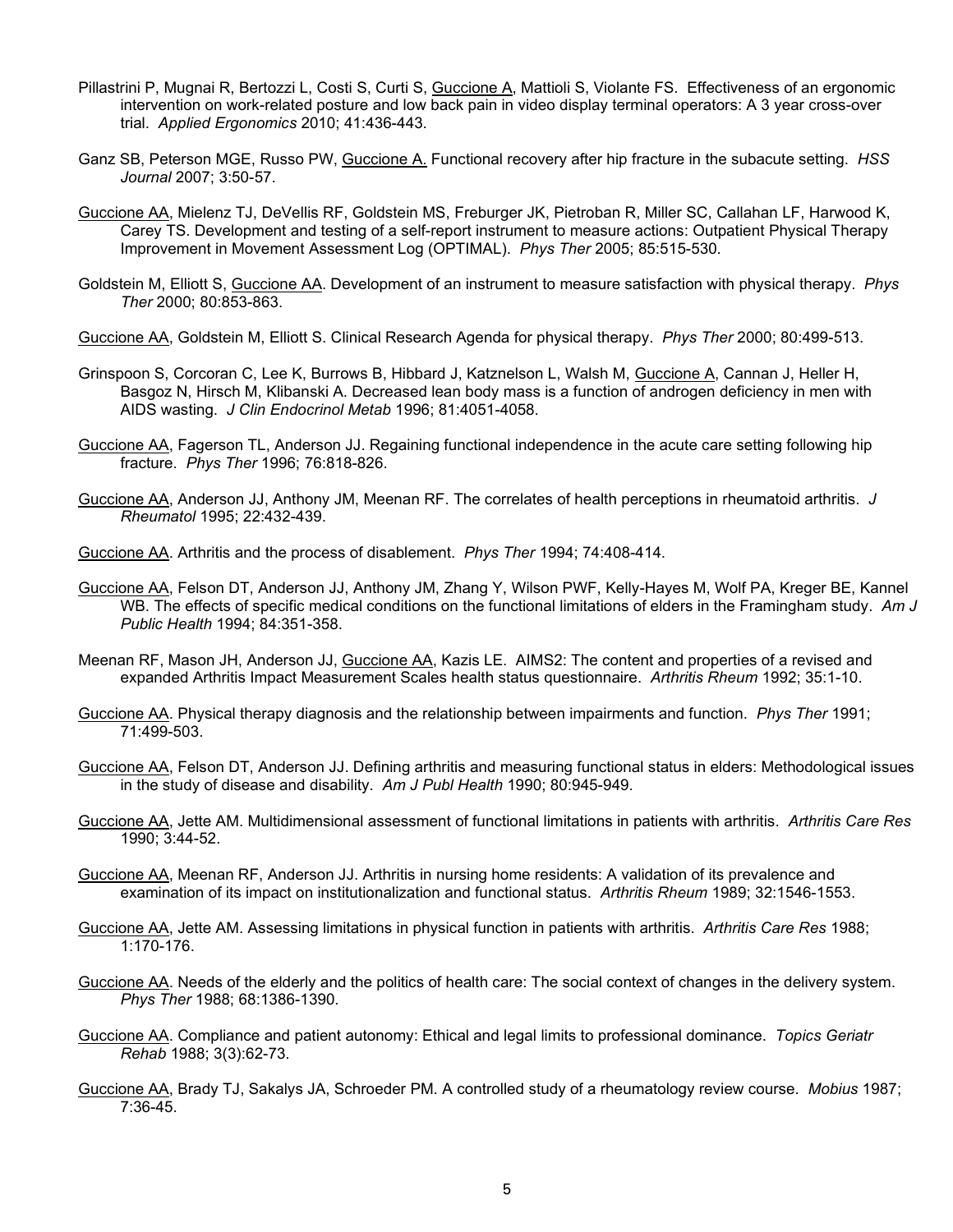- Guccione AA, DeMont ME. Interpersonal skills education in entry-level physical therapy curricula. *Phys Ther* 1987; 67:388-393.
- Guccione AA, Jette AM. Regional differences in physical therapists' incomes. *Phys Ther* 1984; 64:1209-1213.

Guccione AA. Ethical issues in physical therapy practice. *Phys Ther* 1980; 60:1264-1272.

Guccione AA, Peteet JO. Standing wedge for increasing ankle dorsiflexion. *Phys Ther* 1979; 59:766-767.

#### OTHER PUBLICATIONS:

- Guccione AA, Mielenz TJ. On "Psychometric properties of the Outpatient Physical Therapy Improvement in Movement Assessment Log..." Riddle DL, Stratford PW, Carter TL, et al. Letter to the Editor. Phys Ther 2013; 93:672-680.
- Guccione AA, Wong RA, Avers D (eds). *Geriatric Physical Therapy, ed 3*. St Louis, Mosby, 2012. Translated into: Portuguese, 2012; Polish, 2014.
- Guccione AA. Implications of an Aging Population for Rehabilitation: Demography, Mortality, and Morbidity of Older Adults. In Guccione AA, Wong RA, Avers D (eds). *Geriatric Physical Therapy, ed 3*. St Louis, Mosby, 2012, pp 16- 26.
- Guccione AA, Elrod CS. Health and Function: Patient Management Principles. In Guccione AA, Wong RA, Avers D (eds). *Geriatric Physical Therapy, ed 3*. St Louis, Mosby, 2012, pp 87-103.
- Guccione AA. Physical Therapy and Rehabilitation. In Birren, JE (ed). *Encyclopedia of Gerontology, ed 2*. San Diego, Academic Press, 2007, pp 364-370.
- Guccione AA, Scalzitti DA. Examination of functional status and activity level. In O'Sullivan SB, Schmitz TJ (eds). *Physical Rehabilitation: Evaluation and Treatment*, *ed 5*. Philadelphia PA, FA Davis Co, 2006 pp 373-400.
- Guccione AA, Minor MA. Arthritis. In O'Sullivan SB, Schmitz TJ (eds). *Physical Rehabilitation: Evaluation and Treatment*, *ed 5*. Philadelphia PA, FA Davis Co, 2006, pp 1057-1090.
- Guccione AA. 2001: The Odyssey continues. *PT Magazine of Physical Therapy* 2000; 9(1):30-31.
- Guccione AA (ed). *Geriatric Physical Therapy, ed 2*. St Louis, Mosby, 2000. Translated into Portuguese, 2002.
- Guccione AA. Implications of an aging population for rehabilitation: Demography, mortality and morbidity in the elderly. In Guccione AA (ed). *Geriatric Physical Therapy, ed 2*. St Louis, Mosby, 2000, pp 3-16.
- Guccione AA. Health status: A conceptual framework and terminology for examination, evaluation and diagnosis. In Guccione AA (ed). *Geriatric Physical Therapy, ed 2*. St Louis, Mosby, 2000, pp 113-122.
- Guccione AA. Functional assessment of the elderly. In Guccione AA (ed). *Geriatric Physical Therapy, ed 2*. St Louis, Mosby, 2000, pp 122-133.
- Scott RW, Guccione AA. Ethical and legal issues in geriatric physical therapy. In Guccione AA (ed): *Geriatric Physical Therapy, ed 2*. St Louis, Mosby, 2000, pp 427-441.
- Guccione AA. Functional assessment. In O'Sullivan SB, Schmitz TJ (eds). *Physical Rehabilitation: Evaluation and Treatment*, *ed 4*. Philadelphia PA, FA Davis Co, 2000, pp 309-332.
- Guccione AA, Minor MA. Arthritis. In O'Sullivan SB, Schmitz TJ (eds). *Physical Rehabilitation: Evaluation and Treatment*, *ed 4*. Philadelphia PA, FA Davis Co, 2000, pp 679-714.

Guccione AA. Looking back and moving forward. *PT Magazine of Physical Therapy* 2000; 8(1):36+.

Guccione AA. What is a physical therapist? *PT Magazine of Physical Therapy* 1999; 7(10):12+.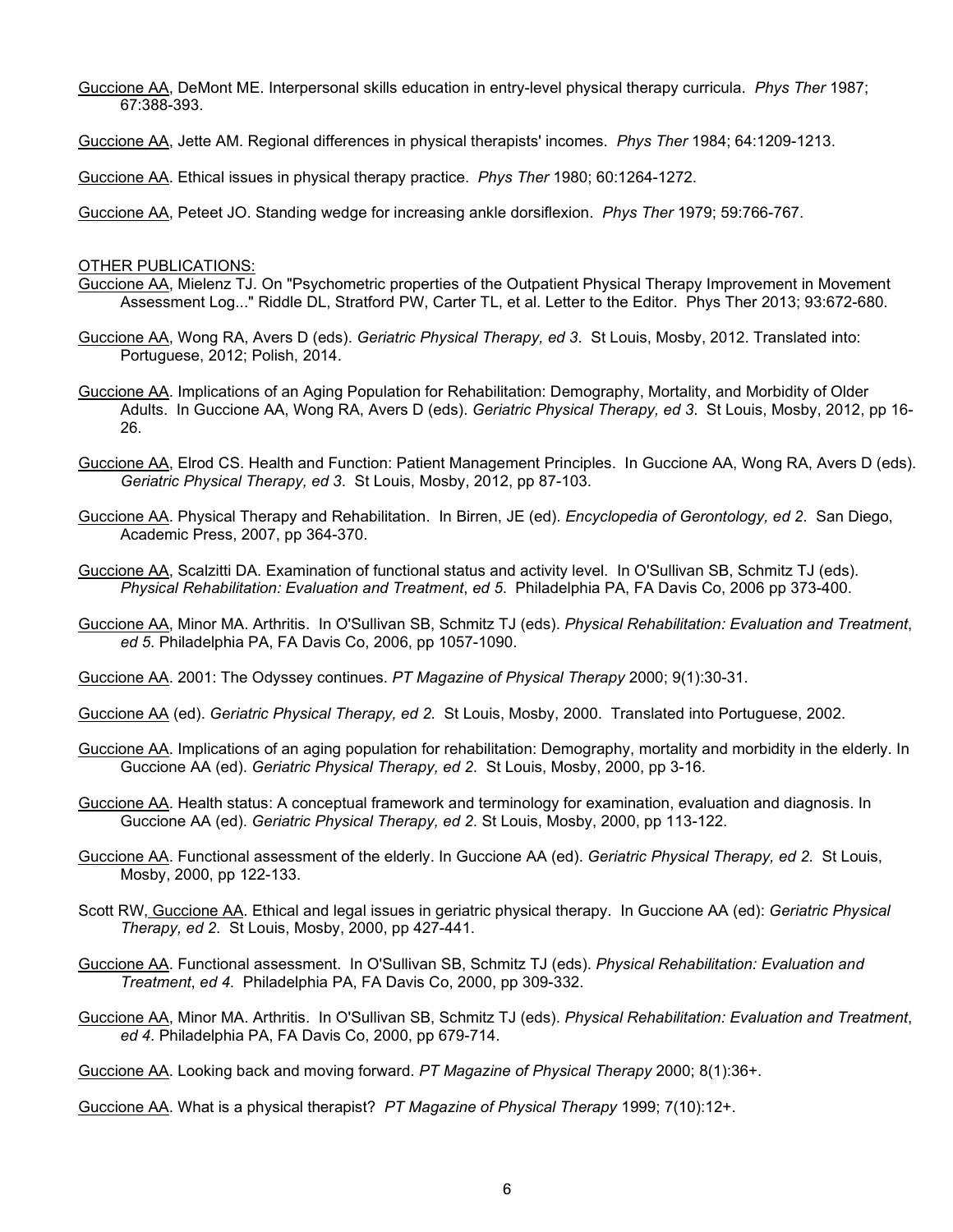- Guccione AA. The effect of changes in the practice environment on employment patterns. *PT Magazine of Physical Therapy* 1999; 7(5):26-28.
- Guccione AA. Defending scope of practice. *PT Magazine of Physical Therapy* 1999; 7(1):28-30.
- Guccione AA. Osteoarthritis, comorbidity and physical disability. In Hamerman D (ed). Osteoarthritis and the Aging Population. Baltimore MD, John Hopkins University Press, 1997, pp 84-98.
- Guccione AA. Physical therapy for musculoskeletal syndromes. In Wolfe F (ed). *Rheum Dis Clin North America*, 1996; 22:551-562.
- Guccione AA. Patient classification, stratification and interaction: Methodological notes from epidemiology and the social sciences. In *Proceedings of the 14th Eugene Michels Forum*. Alexandria VA: American Physical Therapy Association, 1994, pp 11-18.
- Guccione AA. Functional assessment. In O'Sullivan SB, Schmitz TJ (eds). *Physical Rehabilitation: Evaluation and Treatment*, *ed 3*. Philadelphia PA, FA Davis Co, 1994, pp 193-207.
- Guccione AA. Arthritis. In O'Sullivan SB, Schmitz TJ (eds). *Physical Rehabilitation: Evaluation and Treatment*, *ed 3*  Philadelphia PA, FA Davis Co, 1994, pp 423-449.
- Guccione AA. Commentary on Dekker et al's "Diagnosis and treatment in physical therapy: an investigation of their relationship." *Phys Ther* 1993; 73:577-578.
- Sullivan MG, Guccione AA. Measuring outcomes in geriatric orthopaedics: The use of functional status instruments. *Orthopaedic Physical Therapy Clinics North America*, 1993; 2:301-311.
- Guccione AA (ed). *Geriatric Physical Therapy*. St Louis, Mosby-Year Book, 1993.
- Guccione AA. Implications of an aging population for rehabilitation: Demography, mortality and morbidity in the elderly. In Guccione AA (ed). *Geriatric Physical Therapy*. St Louis, Mosby-Year Book, Inc, 1993, pp 3-20.
- Guccione AA. Health status: A conceptual framework and terminology for assessment. In Guccione AA (ed). *Geriatric Physical Therapy*. St Louis, Mosby-Year Book, Inc, 1993, pp 101-112.
- Guccione AA. Functional assessment of the elderly. In Guccione AA (ed). *Geriatric Physical Therapy*. St Louis, Mosby-Year Book, Inc, 1993, pp 113-124.
- Guccione AA, Shefrin DH. Ethical and legal issues in geriatric physical therapy. In Guccione AA (ed). *Geriatric Physical Therapy*. St Louis, Mosby-Year Book, Inc, 1993, pp 363-373.
- Guccione AA. Signposts to integrity. *Research Section Newsletter*, American Physical Therapy Association 1992; 25(2):2- 3.
- Guccione AA. Are the ethics of clinical research the same as the ethics of clinical practice? *Research Section Newsletter*, American Physical Therapy Association 1992; 25(1):2-4.
- Guccione AA. Arthritis and the functional status of the institutionalized elderly. *Geriatric Med Today* 1990; 9(11):19-24.
- Guccione AA, Brown M, Wong RA (eds). *Geriatric Physical Therapy Specialty Competencies*. Alexandria, VA, American Board of Physical Therapy Specialties, 1990.
- Guccione AA. Commentary on Davis' "What is empathy, and can empathy be taught?" *Phys Ther* 1990; 70:712-714.

Guccione AA. Arthritis and the elderly. *Focus Geriatr Care Rehab* 1989; 3(1):1-8.

Meenan RF, Guccione AA, McShane DJ, Gerber NL. Social health and function. In JL Decker (ed). *Dictionary of the Rheumatic Diseases*, *Volume 3: Health Status Measurement*. New York, Contact Associates International Ltd, 1988, pp 27-34.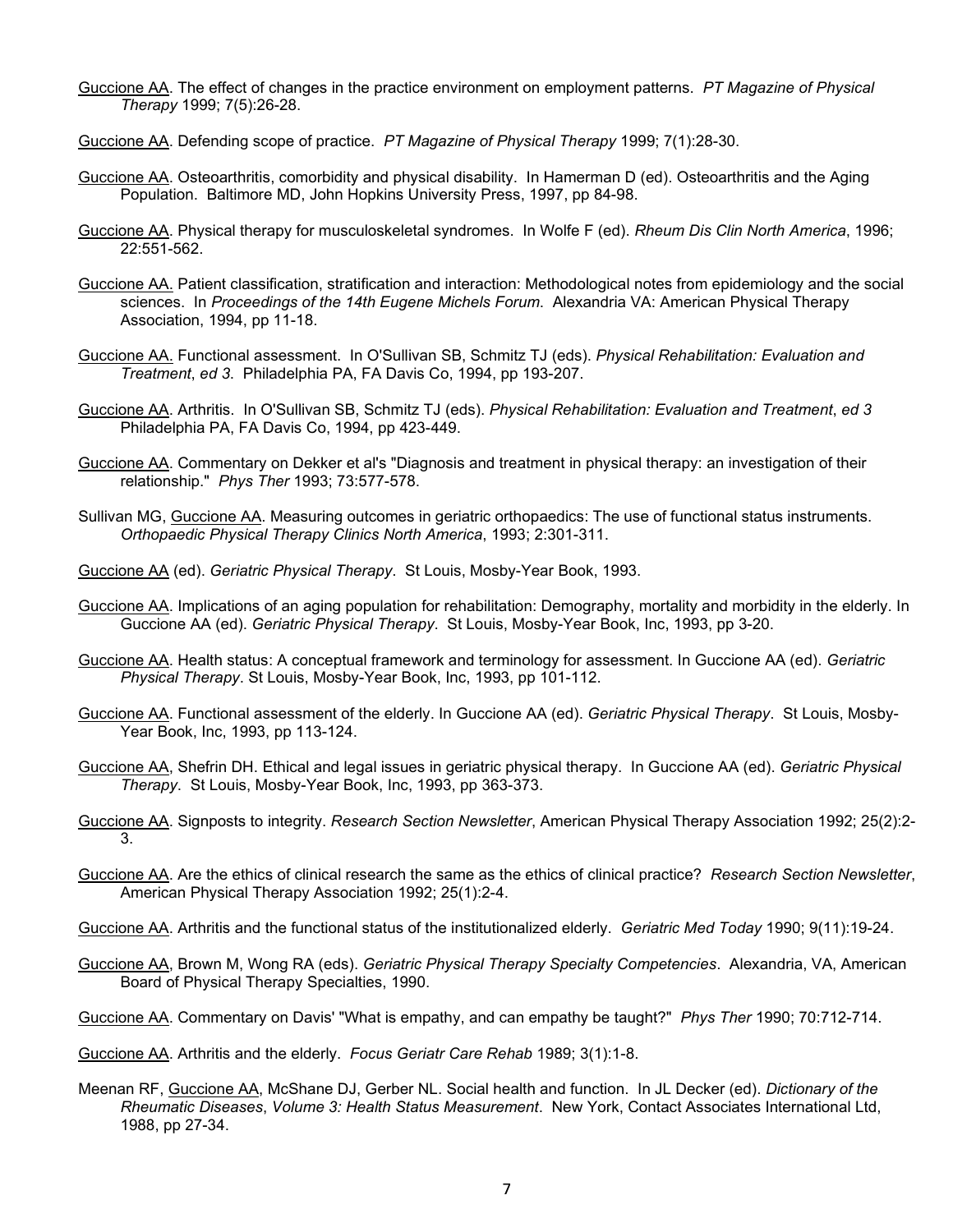- Guccione AA, Cullen KE, O'Sullivan SB. Functional Assessment. In O'Sullivan SB, Schmitz TJ (eds). *Physical Rehabilitation: Evaluation and Treatment*, *ed 2*. Philadelphia PA, FA Davis Co, 1988, pp 219-235.
- Guccione AA. Rheumatoid Arthritis. In O'Sullivan SB, Schmitz TJ (eds). *Physical Rehabilitation: Evaluation and Treatment*, *ed 2*. Philadelphia PA, FA Davis Co, 1988, pp 435-460.
- Brady TJ, Guccione AA, Sakalys JA, Schroeder PM (eds). *Foundations of Clinical Practice in Rheumatology: Beyond Medical Intervention*. Atlanta, GA, Arthritis Foundation, 1985.

Guccione AA. Ethics and APTA's new Code. *Progress Report* 1981; 10(11):8.

Guccione AA. Utilization of services: An ethical reflection. *Whirlpool* 1980; 4(3):4+.

#### ABSTRACTS:

- Panza GS, Herrick JE, Gollie JM, Murray D, Collins J, Guccione AA. Task-specific locomotor training effects on ventilatory drive in men with incomplete spinal cord injury. *Med Sci Sports Exerc* 2016; 48(5 Suppl 1):454.
- Jo PY, Rounds AK, Lichy AM, Gollie JM, Panza GS, Guccione AA. Gait adaptation following task-specific locomotor training in an individual with incomplete spinal cord injury. *Med Sci Sports Exerc* 2016; 48(5 Suppl 1):401-2.
- Rounds AK, Lydick SE, Lichy AM, Gollie JM, Panza GS, Jo PY, Guccione AA. Doing better but not feeling it: self-efficacy and ambulation ability in incomplete spinal cord injury. *Med Sci Sports Exerc* 2016; 48(5 Suppl 1):424.
- Gollie J, Panza G, Lydick SE, Puri S, Jo P, Lichy M, Rounds AK, Murray D, Guccione AA. Muscle oxygen utilization following activity-based rehabilitation in a person with incomplete spinal cord injury. *Arch Phys Med Rehabil* 2015; 96:e39
- Guccione AA, Fagerson TL, Anderson JJ. Regaining functional milestones in the acute care setting following hip fracture. *Gerontologist* 1995; 35 (Suppl 1):361.
- Guccione AA, Fagerson TL, Reardon MB, Cigarroa CR. Achievement of functional milestones in the acute care setting following hip fracture. *Physical Therapy* 1994; 74(Supplement):S96.
- Hamerman D, Hochberg MC, Brandt K, Guccione AA, Verbrugge LM. Osteoarthritis and aging. *Gerontologist* 1992; 32(Suppl II):126.
- Guccione AA, Felson DT, Anderson JJ, Anthony JM. Disability in the elderly: The risks associated with knee osteoarthritis (OA) vs. other diseases. *Arthritis Rheum* 1991; 34:S34.
- Meenan RF, Mason JH, Anderson JJ, Kazis LE, Guccione AA. AIMS2: The content and properties of a revised and expanded AIMS. *Arthritis Rheum* 1990; 33:S15.
- Guccione AA, Felson DT, Anderson JJ. The association of knee osteoarthritis (OA), pain and physical disability in elders. *Gerontologist* 1989; 29:115A.
- Guccione AA, Anderson JJ, Felson DT. The relative contributions of sociodemographic factors and knee osteoarthritis to physical disability in elders. *Arthritis Care Res* 1989; 2:S12.
- Guccione AA, Felson DT, Anderson JJ. The association of osteoarthritis (OA), pain and physical disability: The Framingham OA study. *Arthritis Rheum* 1989; 32:S85.
- Guccione AA, Meenan RF, Anderson JJ. The impact of arthritis on the functional status of nursing home residents. *Arthritis Rheum* 1987; 30:S204.
- Meenan RF, Guccione AA, Anderson J. Arthritis in nursing home residents: Its prevalence and impact on institutionalization. *Arthritis Rheum* 1987; 30:S44.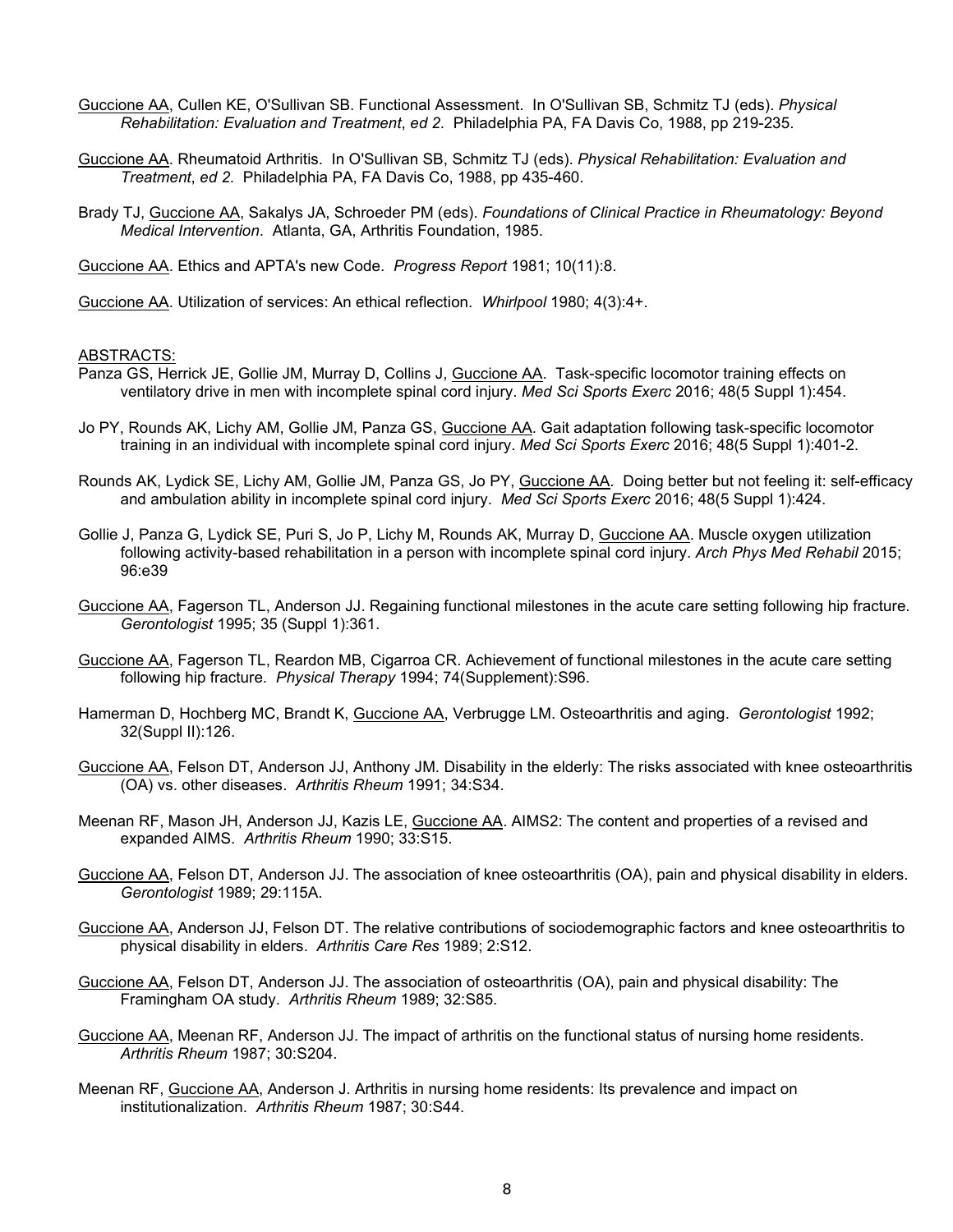- Guccione AA, Brady TJ, Sakalys JA, Schroeder PM. A controlled study of a rheumatology review course. *Arthritis Rheum* 1986; 29:S155.
- Guccione AA, DeMont ME. Interpersonal skills curricula in entry-level physical therapy education. *Phys Ther* 1985; 65:688.
- Guccione AA, Jette AM. Comparison of physical therapists' incomes in four states. *Phys Ther* 1983; 63:749.
- Guccione AA. The patient advocacy model: Can it solve the ethical dilemmas of quackery? *Arthritis Rheum* 1982; 25:S55.
- Guccione AA. Frequency and difficulty of ethical issues in physical therapy practice: A survey of physical therapists in New England. *Phys Ther* 1979; 59:658.

#### BOOK REVIEWS:

- Guccione AA. An Introduction to the Rheumatic Diseases. By T Gibson. London, Butterworth, 1986. *Phys Ther* 1988; 68:1288-1289.
- Guccione AA. Sociology and Health Care: An Introduction for Nurses and Other Health Care Professionals. By J Bond, S Bond. Edinburgh, UK: Churchill Livingstone, 1986. *Physiother Prac*, 1988; 3:198.
- Guccione AA. The Law and the Public's Health, ed 2. By KR Wing. Ann Arbor MI: Health Administration Press. *Phys Ther* 1986; 66:1819.
- Guccione AA. Law and Ethics. A Guide for the Health Professional. Edited by NT Sidley. New York NY: Human Sciences Press Inc, 1985. *Phys Ther* 1986; 66:1474.
- Guccione AA. The Health Care Supervisor's Legal Guide. By KH Henry. Rockville MD: Aspen Systems Corp, 1984. *Phys Ther* 1986; 66:289-290.
- Guccione AA. Ethical Dimensions in the Health Professions. By RB Purtilo, CK Cassel. Philadelphia PA: WB Saunders Co, 1981. *Phys Ther* 1982; 62:116.

#### JURIED PRESENTATIONS:

- Task-specific Overground Locomotor Training Is Associated with Improved Gait and Balance in Incomplete Spinal Cord Injury: Case Report American Society of Biomechanics, August 2016
- Doing Better but Not Feeling It: Self-Efficacy and Ambulation Ability in Incomplete Spinal Cord Injury American College of Sports Medicine, June 2016
- Task-specific Locomotor Training Effects on Ventilatory Drive in Men with Incomplete Spinal Cord Injury American College of Sports Medicine, June 2016
- Effects of Locomotor Training on VO2 On-kinetics in Persons with Incomplete Spinal Cord Injury American College of Sports Medicine, June 2016
- Gait Adaptation Following Task-specific Locomotor Training in an Individual with Incomplete Spinal Cord Injury American College of Sports Medicine, June 2016
- Task-specific Performance Based Training: Effects on Gait and Balance in an Ambulatory Spinal Cord Injured Population American Spinal Injury Association, April 2016
- Muscle Oxygen Utilization following Activity-Based Rehabilitation in a Person with Incomplete Spinal Cord Injury American Congress of Rehabilitation Medicine, October 2015.

Beyond Movement Dysfunction: Human Performance and the Diagnostic Process in Geriatric Physical Therapy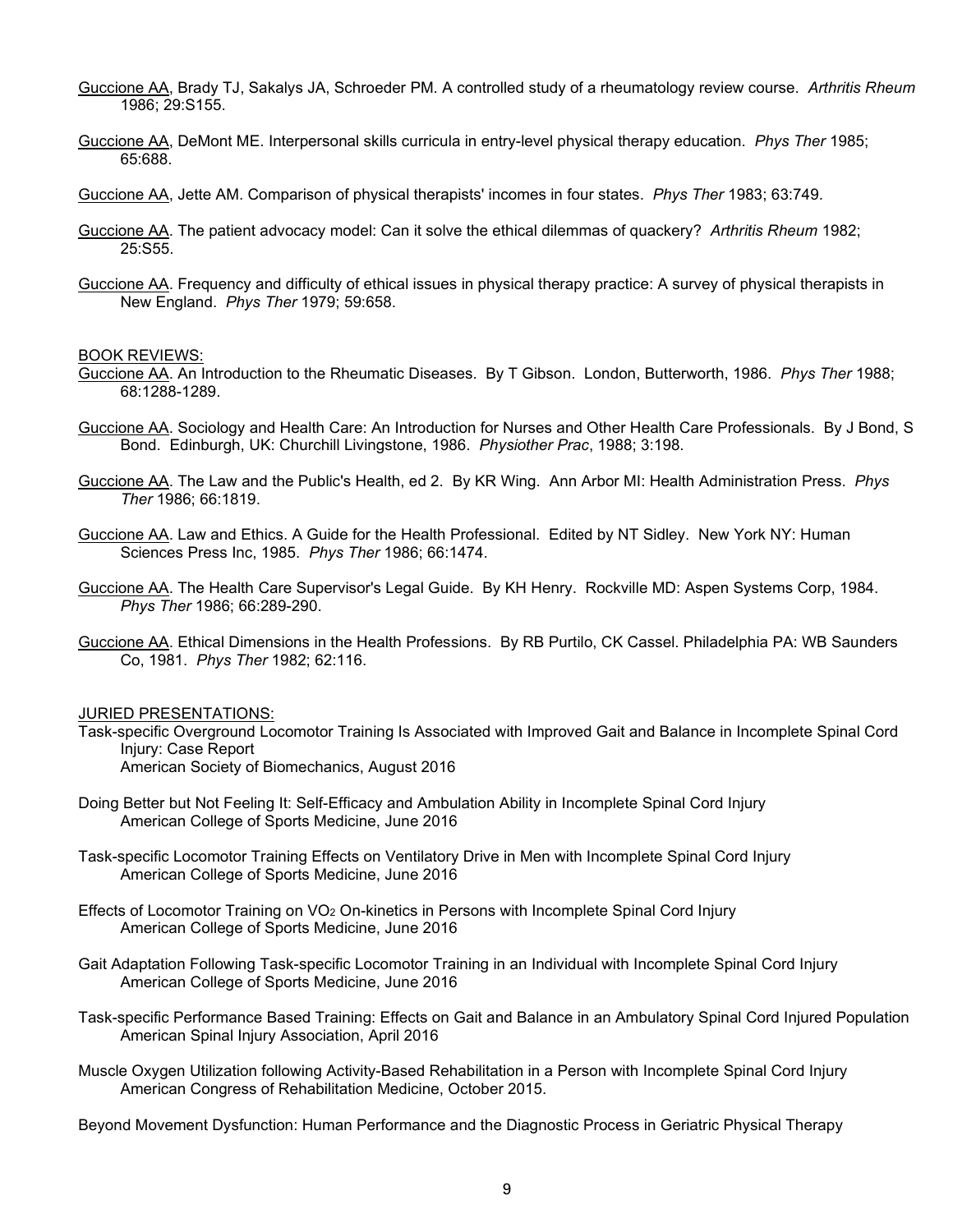World Confederation for Physical Therapy, Amsterdam (NL), June 2011

- Decreased Lean Body Mass Is a Function of Androgen Deficiency in Men with AIDS Wasting International Congress of Endocrinology, June 1996
- Regaining Functional Independence in the Acute Care Setting following Hip Fracture Gerontological Society of America, November 1995
- Achievement of Functional Milestones in the Acute Care Setting following Hip Fracture Annual Conference, American Physical Therapy Association, June 1994
- Symposium on Aging and Osteoarthritis Annual Conference, Gerontological Association of America, November 1992
- Disability in the Elderly: The Risks Associated with Knee Osteoarthritis vs Other Diseases Annual Conference, American College of Rheumatology, November 1991 Annual Conference, Arthritis Health Professions Association, November 1991
- AIMS2: The Content and Properties of a Revised and Expanded AIMS. Annual Conference, American College of Rheumatology, October 1990 Annual Conference, Arthritis Health Professions Association, October 1990
- Defining Disease and Measuring Functional Status in Elders: The Framingham Osteoarthritis Study Annual Conference, American Physical Therapy Association, June 1990
- The Association of Knee Osteoarthritis (OA), Pain and Physical Disability in Elders Annual Conference, Gerontological Society of America, November 1989 Annual Conference, American College of Rheumatology, June 1989 Annual Conference, Arthritis Health Professions Association, June 1989
- Comparison of the Relative Contributions of Sociodemographic Factors and Knee Osteoarthritis to Physical Disability Annual Conference, Arthritis Health Professions Association, June 1989
- The Impact of Arthritis on the Functional Status of Nursing Home Residents Massachusetts Chapter, APTA Annual State Conference, November 1987 Annual Conference, Arthritis Health Professions Association, June 1987
- Arthritis in Nursing Home Residents: Its Prevalence and Impact on Institutionalization Annual Conference, American Rheumatism Association, June 1987
- A Controlled Study of a Rheumatology Review Course Annual Conference, Arthritis Health Professions Association, June 1986
- Interpersonal Skills Curricula in Entry-level Physical Therapy Education Massachusetts Chapter, APTA Annual State Conference, November 1985; Annual Conference, APTA, June 1985
- A Comparison of Physical Therapists' Incomes in Four States Annual Conference, APTA, June 1983
- The Patient Advocacy Model: Can It Solve the Ethical Dilemmas of Quackery? VIII Pan-American Congress of Rheumatology, June 1982
- Ethical Issues in Physical Therapy Practice Massachusetts Chapter, APTA Annual State Conference, April 1978

PROFESSIONAL ACTIVITIES: American Physical Therapy Association (APTA)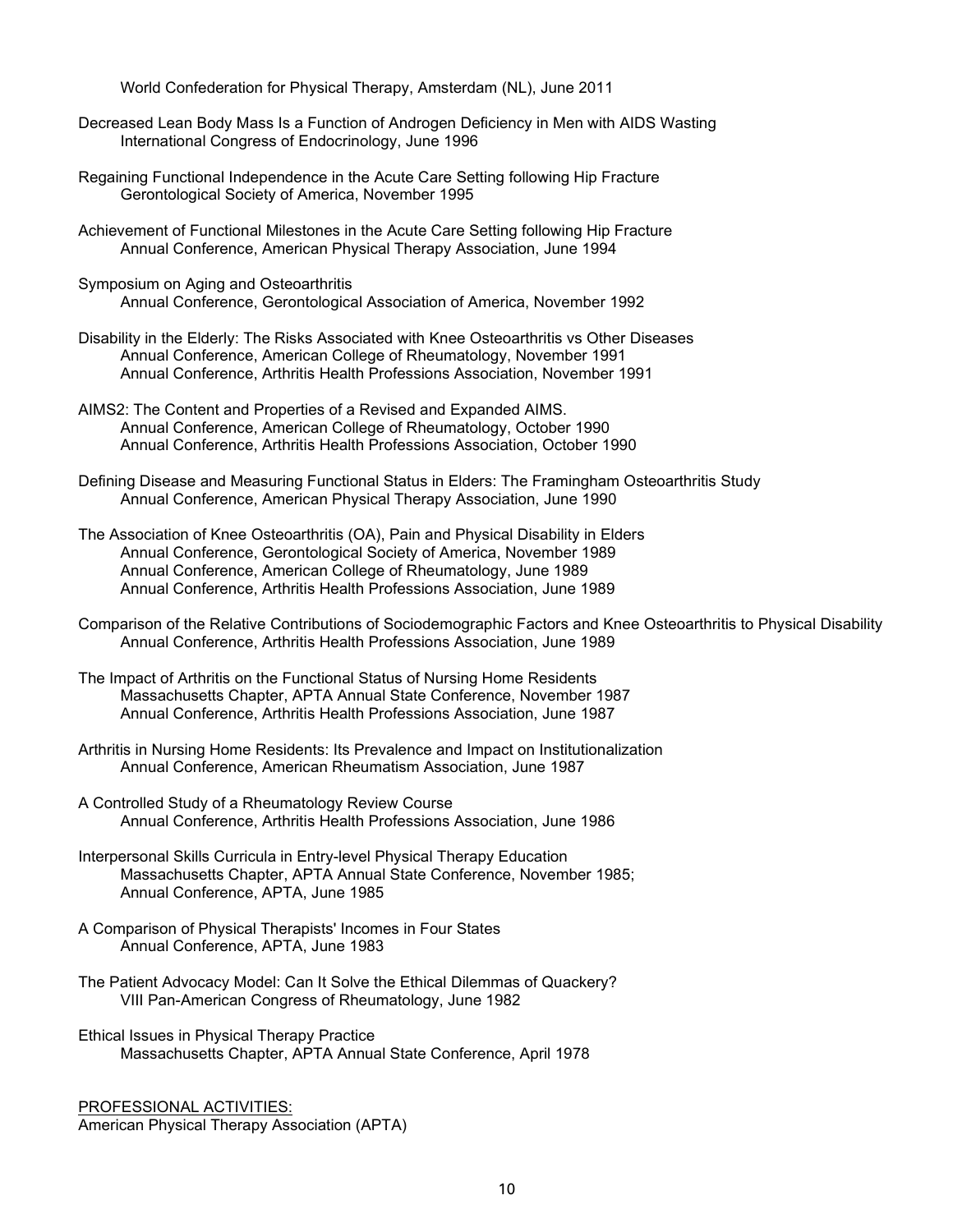Speaker of the House, 1993-1997 Chair, Judicial Committee, 1987-88 Judicial Committee Consultant, APTA House of Delegates 1987 Member, Judicial Committee, 1984-88 Consultant, Judicial Committee, 1980-82 Member, 1977-Present

District of Columbia Chapter, APTA Chief Delegate, APTA House of Delegates, 2008-10; 2016 Delegate, APTA House of Delegates, 2016 Member, 2007-Present

Massachusetts Chapter, APTA Chief Delegate, APTA House of Delegates, 1989-92 Delegate, APTA House of Delegates 1980-83, 1985-86, 1988, 1993 Chief District Delegate, Eastern District, 1985-86, 1988 Member, Task Force on Professional Relationships, 1985-86 Chair, Eastern District Nominating Committee, 1985-86 Member, Eastern District Nominating Committee, 1984-85 Chair, Eastern District, 1982-84 Chair, Task Force on Socioeconomic Status, 1981-82 Chapter Newsletter Editor, 1979-81 Member, 1977-1997

American Board of Physical Therapy Specialties (ABPTS) Chair, Geriatric Specialty Council, 1989-1993

Association of Rheumatology Health Professionals (ARHP) Chair, Task Force on ACR Blue Ribbon Panel on Academic Rheumatology Recommendations 2013-15 Member-at-large, Executive Committee, 2012-2013 Member, Practice Committee, 2010-2012 Chair, 1991 Annual Conference Program Committee Member, 1989 Annual Conference Program Committee Member, Core Curriculum Task Force, 1987-1989 Member, Delphi Panel on a Core Curriculum, 1986-87 Member, National Review Course Task Force, 1984-85

American College of Rheumatology Member, Glossary Committee, 1987-1989

Arthritis Foundation (AF), Massachusetts Chapter

Member, Medical And Scientific Advisory Committee, 1995-1997 Member, Chapter Bylaws Revision Task Force, 1987-88 Member, Arthritis Health Professions Section Rules of Procedure Task Force, 1984 Member, Arthritis Health Professions Section Nominating Committee, 1984 Member, Chapter Professional Services Committee, 1981-82

PROFESSIONAL HONORS:

41st Mary McMillan Lecture, APTA, 2010 Jules M. Rothstein Golden Pen Award for Scientific Writing, APTA, 2010 Kendall Symposium Lecture, Department of Physical Therapy and Rehabilitation Science, University of Maryland, 2003 Marilyn J. Anderson Distinguished Lecture, Physical Therapy Program, US Army-Baylor University, 2002 APTA Catherine Worthingham Fellow, 1998 Co-author, Jack Walker Award for Best Clinical Article Published in *Physical Therapy*, 1997 Hy Dervitz Lecture, Department of Physical Therapy, Temple University, 1997 Visiting Professor, Programa de Terapia Fisica, Universidad de Puerto Rico, 1996 Eleanor F. Branch Lecture, Graduate Program in Physical Therapy, Duke University, 1995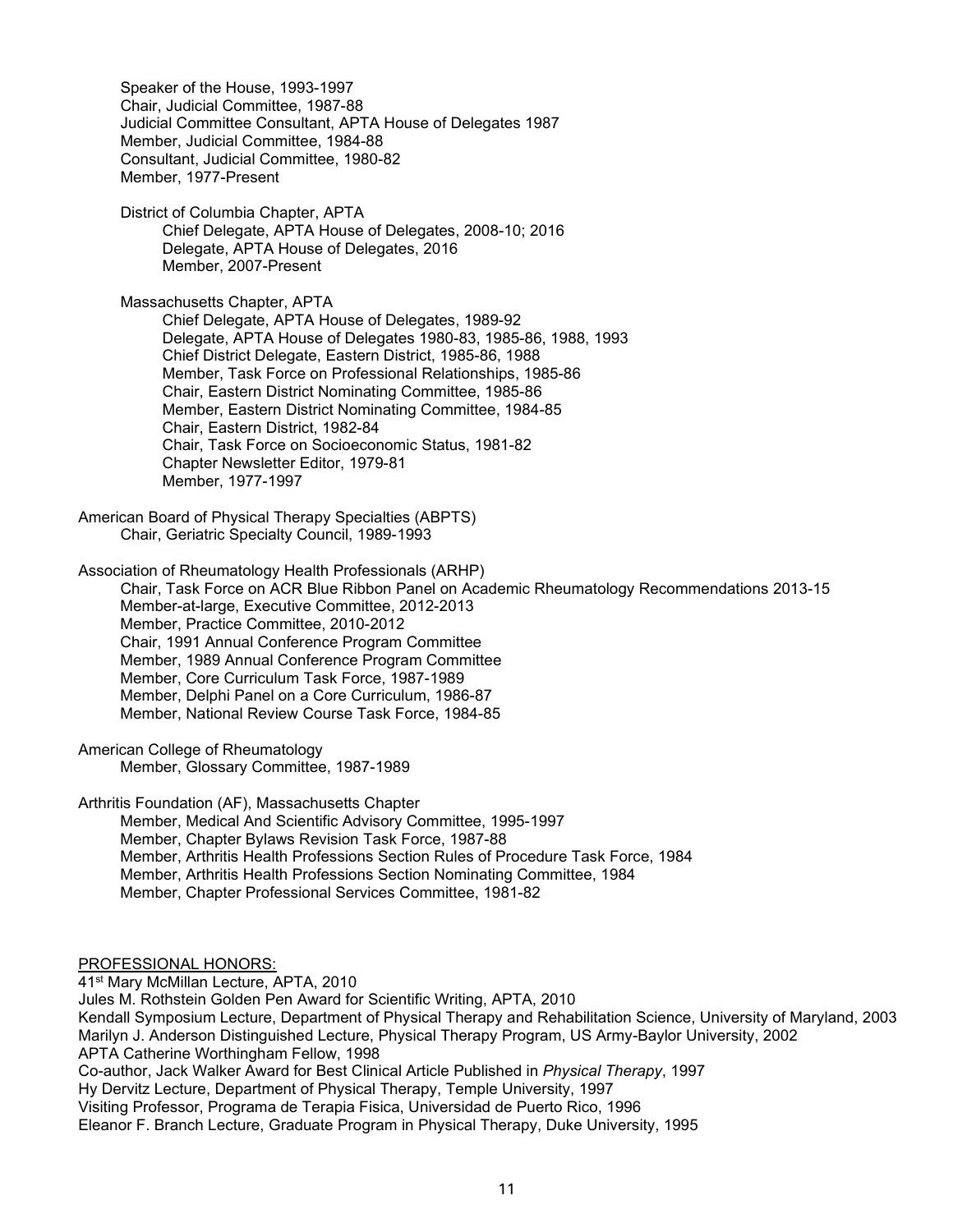Margaret L. Moore Lecture, Division of Physical Therapy, University of North Carolina, 1994 APTA Massachusetts Chapter Research Award, 1993 ARHP Distinguished Scholar Award, 1993 APTA Massachusetts Chapter Mary MacDonald Service Award, 1993 APTA Lucy Blair Service Award, 1989

## EDITORIAL POSITIONS:

Associate Editor, *Archives of Physiotherapy* (formerly *Italian Journal of Physiotherapy*), 2010-Present Editorial Board, *Arthritis Care and Research*, 2002-2005 Editorial Board, *Topics in Geriatric Rehabilitation*, 1991-1994 Editorial Board, *Work*, 1990-1992 Reviewer, *Medicine and Science in Sports and Exercise*, 2014-Present Reviewer, *Health Services Research*, 2010 Reviewer, *Archives of Physical Medicine and Rehabilitation*, 2007-Present Reviewer, *Arthritis Care and Research*, 1988-Present Reviewer, *Physical Therapy*, 1983-Present Reviewer, *American Journal of Public Health*, 1994-1999 Reviewer, *Journal of the American Geriatrics Society*, 1993-2000 Reviewer, *Journal of Orthopedics and Sports Physical Therapy*, 1993-2002 Reviewer, *The Journals of Gerontology*, 1992-2000

Reviewer, *Annals of the Rheumatic Diseases*, 1992-1997

ADVISORY POSITIONS:

National Research Advisory Council, Department of Veterans Affairs Member, 2016-2018

Patient Centered Outcomes Research Institute (PCORI) Reviewer, Pilot Projects Grants, 2012-2014 Member, Workgroup to Develop a Targeted RFA on Treatment Options for Back Pain, 2013

National Quality Forum

Steering Committee to Establish a Framework for Multiple Chronic Conditions, 2011

Cooperative Studies Program, Department of Veterans Affairs Reviewer, Network of Dedicated Enrollment Sites (NODES), 2011

Società italiana di Fisioterapia (SIF) Conference Committee, 2010-2011

Associazione italiana fisioterapisti (Aifi) Scientific Committee, International Congress, 2008

National Institute on Aging, National Institutes of Health Special Reviewer, Special Emphasis Panel on Rehabilitation and Geriatric Medicine, 1997

Agency for Health Care Policy and Research Special Reviewer, Health Services Developmental Grants Study Section, 1996-97

Interspecialty Medical Advisory Committee, Blue Cross/Blue Shield of Massachusetts Chair, Geriatric Physical Therapy Specialty Subcommittee, 1988-1991

Commonwealth of Massachusetts Area Health Education Council Consultant, Study of Physical Therapy Manpower, 1985-1987

Department of Human Services, Newton, Massachusetts Member, Committee on the Environment of the Handicapped, 1982-84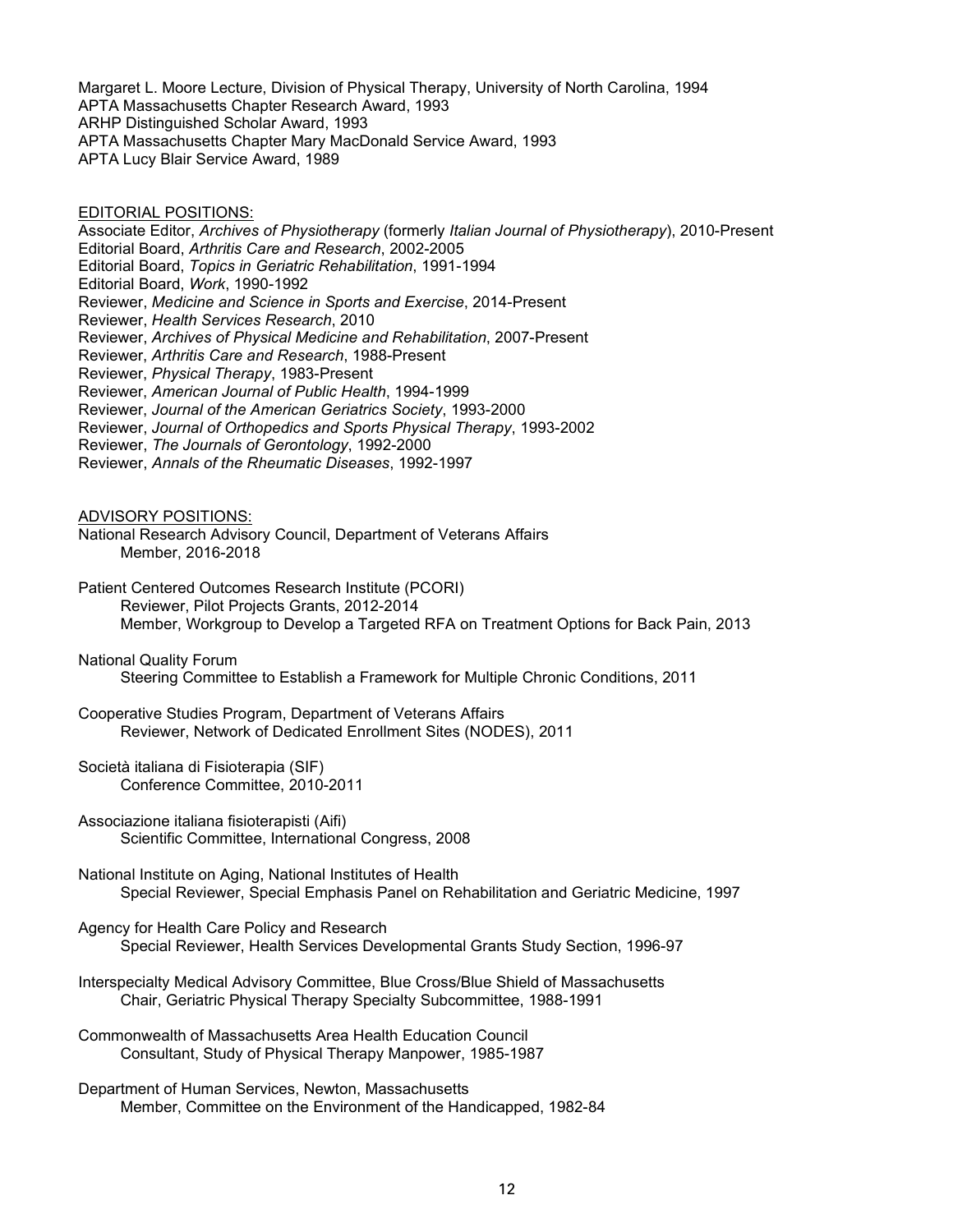MASSACHUSETTS GENERAL HOSPITAL COMMITTEES: Chair, Health Professions Staff Committee, 1995-1997 Research Council, 1994-1997 Operations Improvement Orthopaedics Clinical Design Team, 1995-1997 Operations Improvement PCRI Evaluation Team, 1995 Patient Care Restructuring Initiative (PCRI) Central Steering Team, 1994-1995 Restructuring Evaluation Task Force, 1994-1995 Interdisciplinary Committee on Hip Fracture Clinical Pathways, 1994-1995 Orthopaedic Patient Care Assessment Committee, 1993-1995 Nursing Task Force on Functional Assessment (SF-36), 1993-1994

## BOSTON UNIVERSITY COMMITTEES:

Commission on Certification in Gerontology, 1987-1988 Executive Board, Physical Therapy Outpatient Clinic, 1984-86 Graduate Admissions Committee, Sociology Department, 1984-86 Admissions Committee, Physical Therapy Department, 1983-85

## GEORGE MASON UNIVERSITY COMMITTEES:

Chair, Chair Re-appointment Review Committee, Department of Health Administration and policy, 2016 Chair, Search Committee, Department of Global and Community Health Chair, 2013-14

## INVITED PRESENTATIONS:

Actions, Tasks, and Performance: Human Movement as a System International Centre for Disability and Rehabilitation University of Toronto, Toronto (CA) May 2016

Professional Autonomy Over Clinical Judgment 2nd International Polish Rehabilitation Conference, Warsaw (PO) April 2016

## The Human Movement System APTA, NEXT, June 2015

- Did We Care More When We Knew Less? Arthritis Health Professions Association, November 2014
- Geriatric Physical Therapy XXth International Disabled People's Day, Zgorzelec (PL) March 2014
- A New Model for Payment Reform: Patient Presentation and PT Expertise APTA, PT '12, June 2012
- Evaluating Quality of Life in Older Adults Società Italiana di Fisioterapia, Pacengo di Lasize del Garda (IT), October 2011

#### Demonstrating Clinical Competence APTA, Combined Sections Meeting, February 2011

- 41st Mary McMillan Lecture: Destiny is now. APTA, PT '10, June 2010
- Clinical Decision Making in Physical Therapist Practice San Raffaele Ospedale, Milano (IT), March 2009
- Graduating into Your Future Physical Therapy Program, University of Colorado Denver, May 2008

Generalists and Specialists: Experiences and Experiments in the USA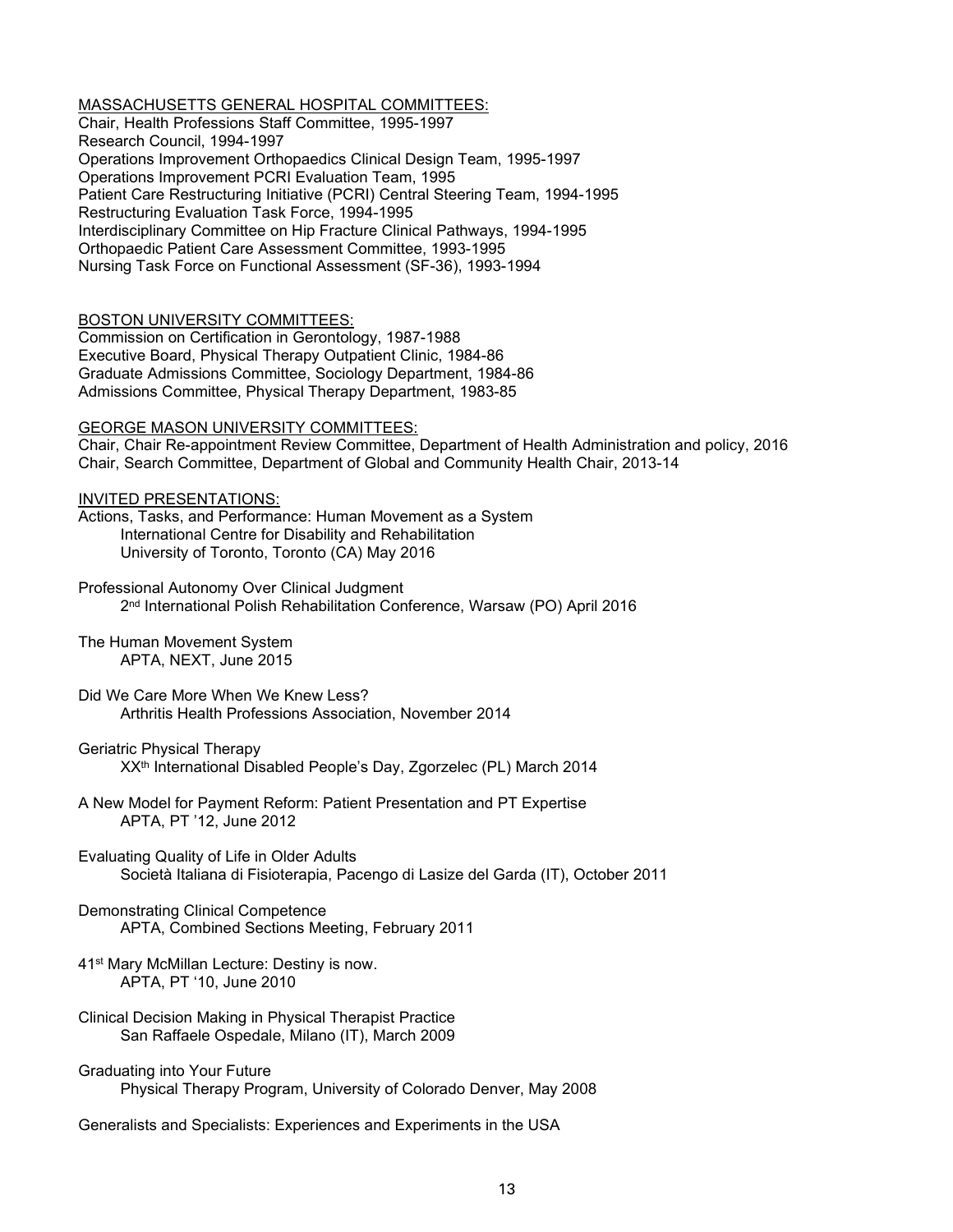Royal Dutch Society of Physiotherapists (KNGF), Amsterdam (NL), November 2007

- Opportunities for Internet-based Research and Clinical Practice Associazione Italiana Fisioterapisti (AIFI), Rome (IT), March 2007
- What Physical Therapists Need to Know about Medicare Policy APTA, Combined Sections Meeting, February 2007
- OPTIMAL: Evaluating Outcomes of Physical Therapist Practice Property Casualty Insurers Association of America, November 2006
- Preparing for a Flat World: APTA's Point-of-Care Technology APTA, Preview 2020, November 2006
- Developing an Internet-Based Electronic Patient Record Servizio Sanitario Regionale Emiglia-Romagna, Ferrara (IT), December 2005
- APTA CONNECT: Development of Electronic Patient Record and Outcomes Database APTA, PT '04, June 2004
- OPTIMAL: Development and Psychometric Testing APTA, Combined Sections Meeting, February 2004
- Evidence-based Practice: The Florence Kendall Symposium Department of Physical Therapy, University of Maryland – Baltimore, October 2003
- Using Evidence in Practice APTA, Maryland Chapter, May 2003
- Understanding Evidence-based Practice APTA, New York Chapter, October 2002
- Mapping the Body of Knowledge in Physical Therapy APTA, Combined Sections Meeting, February 2002
- Evidence-based Practice and the *Guide to Physical Therapist Practice* University of Tennessee at Chattanooga, January 2002
- Compassion, Competence and Commitment Northwestern University Program in Physical Therapy, November 2000
- Choosing the Right Functional Status Measure Association of Rheumatology Health Professionals, November 2000
- Implementing the APTA Clinical Research Agenda APTA, PT'00, June 2000
- The Future of Physical Therapy Simmons College Centennial Celebration, April 2000
- Development of a Clinical Research Agenda APTA, Combined Sections Meeting, February 2000
- Ethical Issues in Physical Therapy Practice Physical Therapy Program, Beaver College, March 2000
- Introduction to *The Guide to Physical Therapist Practice* Private Practice Section, APTA, November 1999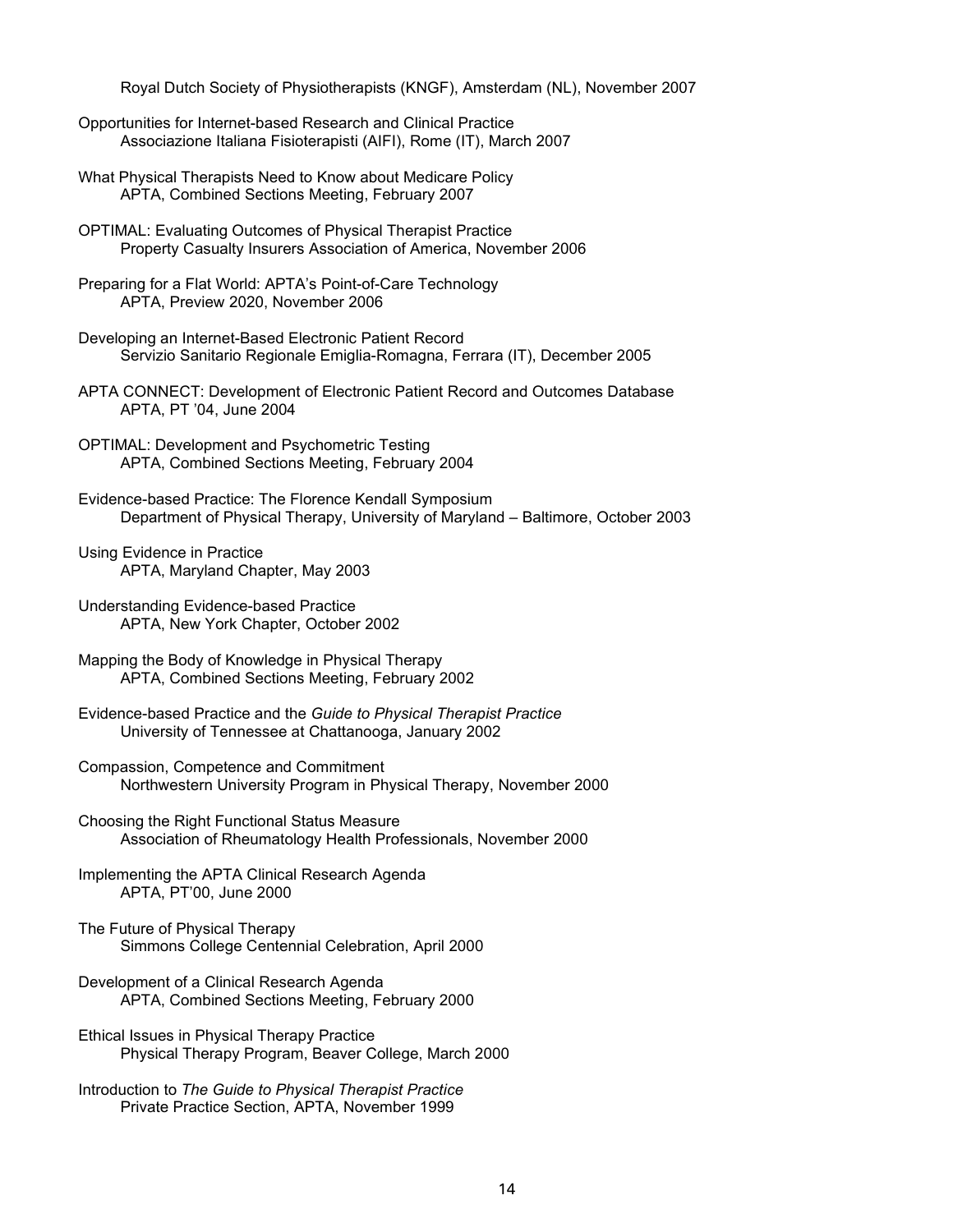- Challenges to Ethics and Quality: Managing Health Care Costs Marymount University, October 1999
- Introduction to The *Guide to Physical Therapist Practice* Ohio Chapter, APTA, October 1999
- Rethinking, Retooling and Reimbursement APTA, PT'99, June 1999
- The *Guide to Physical Therapist Practice* The Clinician You Want to Be Alaska Chapter, APTA, May 1999
- *The Guide to Physical Therapist Practice*: Application to Home Health APTA, Combined Sections Meeting, February 1999
- The Role of the Physical Therapist in Care of the Patient with Arthritis Maryland Chapter, Arthritis Foundation, September 1998
- *The Guide to Physical Therapist Practice*: Introduction and Overview APTA, Scientific Meeting and Exposition, June 1998
- Applying the *Guide to Physical Therapist Practice* District of Columbia Chapter, May 1998
- Rethinking, Retooling and Reimbursement Virginia Chapter, APTA, April 1998
- Implementation of Preferred Practice Patterns: A Look to the Future APTA, Combined Sections Meeting, February 1998
- Ethics Issues in Managed Care Maryland Chapter, APTA, December 1997
- Understanding the *Guide to Physical Therapist Practice* Florida Chapter, APTA, September 1997
- Diagnosis and Diagnosticians APTA, Combined Sections Meeting, February 1997
- Physical Therapy for Musculoskeletal Conditions Arthritis Grand Rounds, Massachusetts General Hospital, December 1996
- Managing Managed Care: Professional Issues Massachusetts Chapter, APTA, October 1996
- Diagnosis in Physical Therapy and the Relationship between Impairments and Function Programa de Terapia Fisica, Universidad de Puerto Rico, May 1996
- Physical Therapy Grand Rounds Beaver College, March 1996
- Graduating into Tomorrow Department of Physical Therapy, University of Illinois at Chicago, July 1995
- Creating an Empirical Basis for Clinical Decision Making Medical Outcomes Trust Health Outcomes Conference, June 1995
- Reinventing Ourselves for the New Era: Illusions of the Past, Visions of the Future The Eleanor F. Branch Lecture, Duke University, May 1995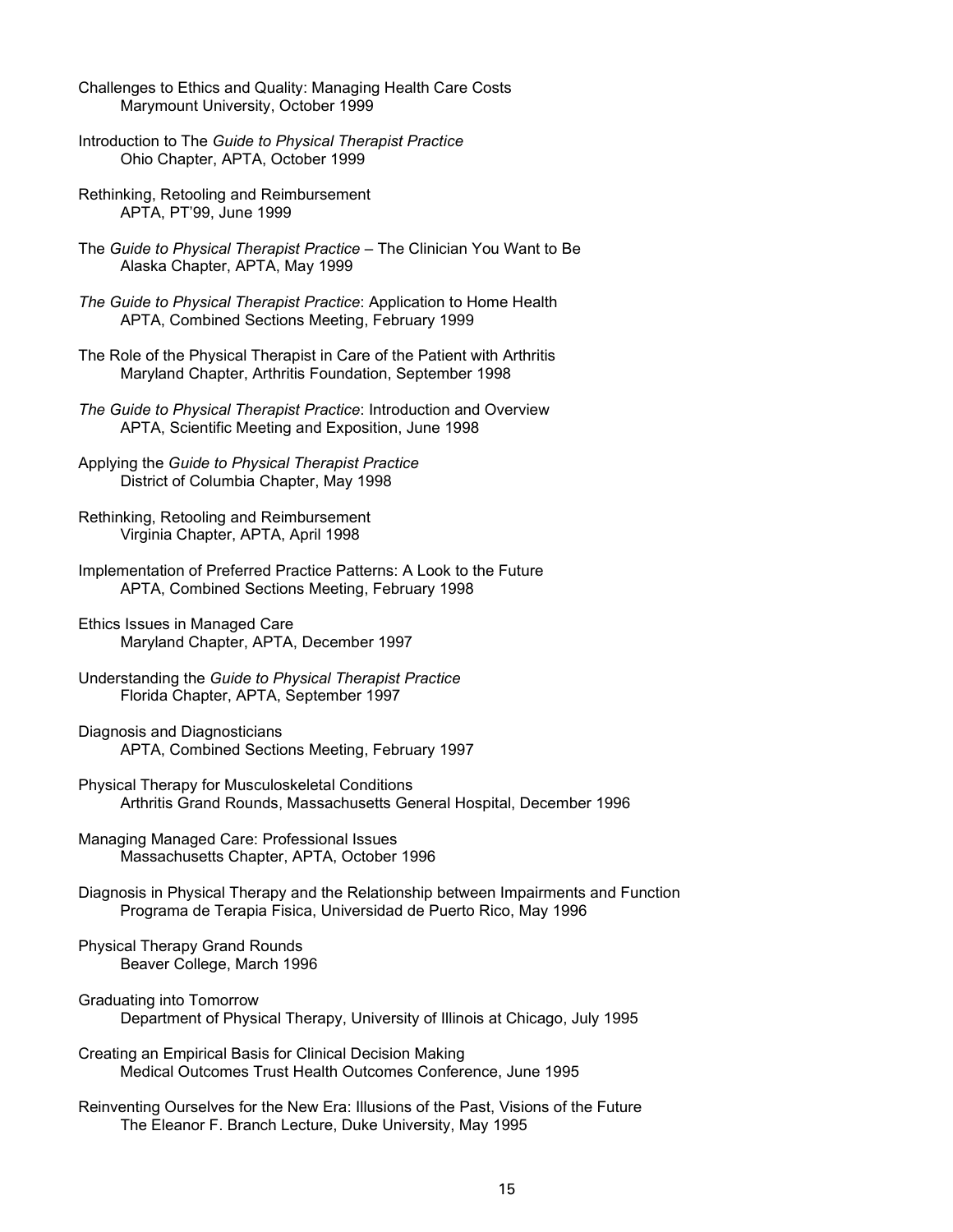| Performance Measures and Functional Status Assessment: Theory and Practice      |
|---------------------------------------------------------------------------------|
| Southeastern District, Pennsylvania Chapter, APTA, April 1995                   |
| <b>Measuring Health Status</b>                                                  |
| Department of Physical Therapy, University of Alabama at Birmingham, April 1995 |
| Geriatric Rehabilitation<br>Puerto Rico Chapter, APTA, May 1994                 |
|                                                                                 |

- Ethical Issues in Geriatric Rehabilitation 1st Annual Geriatric Rehabilitation Conference, Boston, May 1994
- Health Status: A Model for Geriatric Physical Therapy South Carolina Chapter, APTA, April 1994
- The Fallacy of Peaceful Change Revisited The Margaret L. Moore Lecture, University of North Carolina, April 1994
- The Eugene Michels Forum: Methodological Issues in Patient Classification APTA, Combined Sections Meeting, February 1994
- Clinical Outcome Measurement in Geriatrics APTA, Combined Sections Meeting, February 1994
- Health Status and Functional Assessment in Geriatrics Indiana Chapter, APTA, September 1993
- Geriatric Clinical Practice Arizona Chapter, APTA, May 1992
- Ethics in Clinical Education Maryland Clinical Faculty Institute, April 1993
- Do Our Treatments Deliver Results? Clinical Outcomes Measurements APTA, Combined Sections Meeting, February 1993
- Evaluating Models of Clinical Practice: Low Back Dysfunction APTA, Combined Sections Meeting, February 1993
- Geriatric Rehabilitation Long Term Care Coalition, New York, 1993
- Functional Status of the Elderly Pennsylvania Chapter, APTA, October 1992
- Health Status and Functional Assessment in Physical Therapy Methodist Hospital, Minneapolis, May 1992
- Geriatric Functional Assessment and Treatment Educational Resource Associates, Natick, Massachusetts March 1992
- Functional Assessment and Geriatric Physical Therapy New Jersey Chapter, APTA, March 1992
- Health Status: A Model for Clinical Decision-Making University of Pittsburgh, September 1991
- Geriatric Physical Therapy Marquette University, June 1991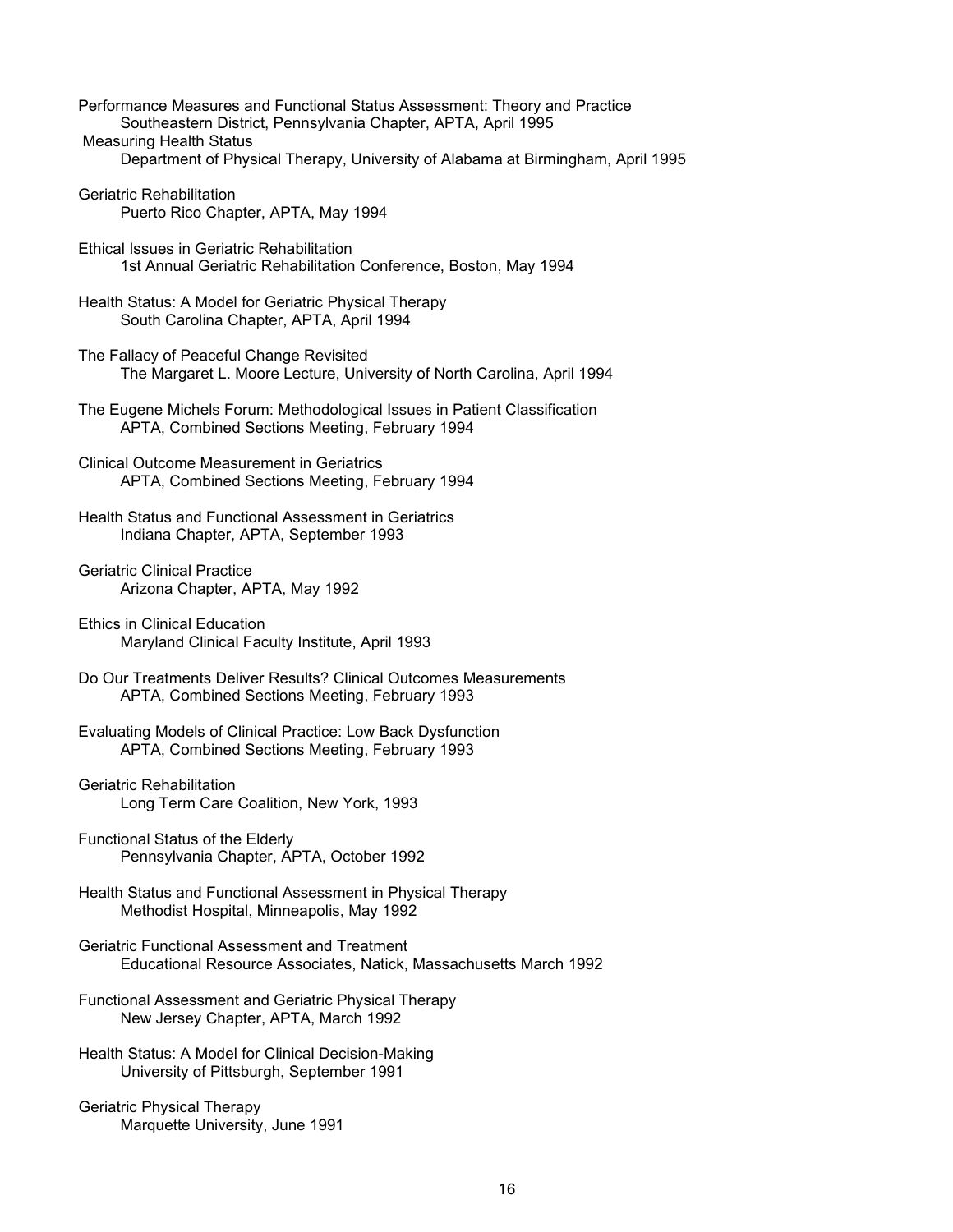| Arthritis and Disability in the Elders of Framingham<br>Texas Women's University, March 1991                                                                |
|-------------------------------------------------------------------------------------------------------------------------------------------------------------|
| Functional Assessment: A Practical Approach<br>APTA Combined Sections Meeting, February 1991                                                                |
| <b>Ethics in Research</b><br>APTA Combined Sections Meeting, February 1991                                                                                  |
| Ethical Issues in Rheumatology<br>Maryland Society for the Rheumatic Diseases, Baltimore, January 1991                                                      |
| <b>Business Practices and Professional Ethics</b><br>Indiana Chapter APTA, January 1991                                                                     |
| A Professional Organization, a Profession and Society<br>Spaulding Rehabilitation Hospital, Boston, November 1990                                           |
| Doing the Right Thing and Doing the Good Thing: Ethical Issues in Stroke Management<br>Second Annual Stroke Rehabilitation Conference, Boston, October 1990 |
| <b>Ethical Issues in Clinical Education</b><br>Illinois Consortium for Clinical Education in Physical Therapy, March 1990                                   |
| Ethics in the Profession: Moral Dilemmas in Practice and Education<br>APTA Combined Sections Meeting, February 1990                                         |
| Framing the Ethical Dilemma<br>Physical Therapy Department, The University of Vermont, October 1989                                                         |
| Physical Disability in Osteoarthritis<br>Framingham Heart Study Triennial Research Meeting, October 1989                                                    |
| The Efficacy of Physical Therapy in Rheumatology<br>Arthritis Ground Rounds, Boston University School of Medicine, September 1989                           |
| Ethical Concepts and General Principles of Decision-Making<br>Rehab '89, Abbey/Foster (Los Angeles), May 1989                                               |
| Arthritis, Disability and Social Security<br>Boston University School of Medicine, April 1989                                                               |
| Osteoarthritis and Physical Disability in the Elderly<br>Arthritis Grand Rounds, Boston University School of Medicine, March 1989                           |
| Ethics and the Workplace<br>Annual Conference, New Jersey Chapter APTA, October 1988                                                                        |
| Adapting the Environment<br><b>Conference for Vocational Rehabilitation Counselors</b><br>Massachusetts Chapter Arthritis Foundation, October 1988          |
| The Role of Physical Therapy in the Treatment of Arthritis<br>St Francis Regional Medical Center (Wichita), September 1988                                  |
| Competence, Compassion and Community<br><b>Convocation Ceremony</b><br>Division of Physical Therapy, University of Alabama at Birmingham, August 1988       |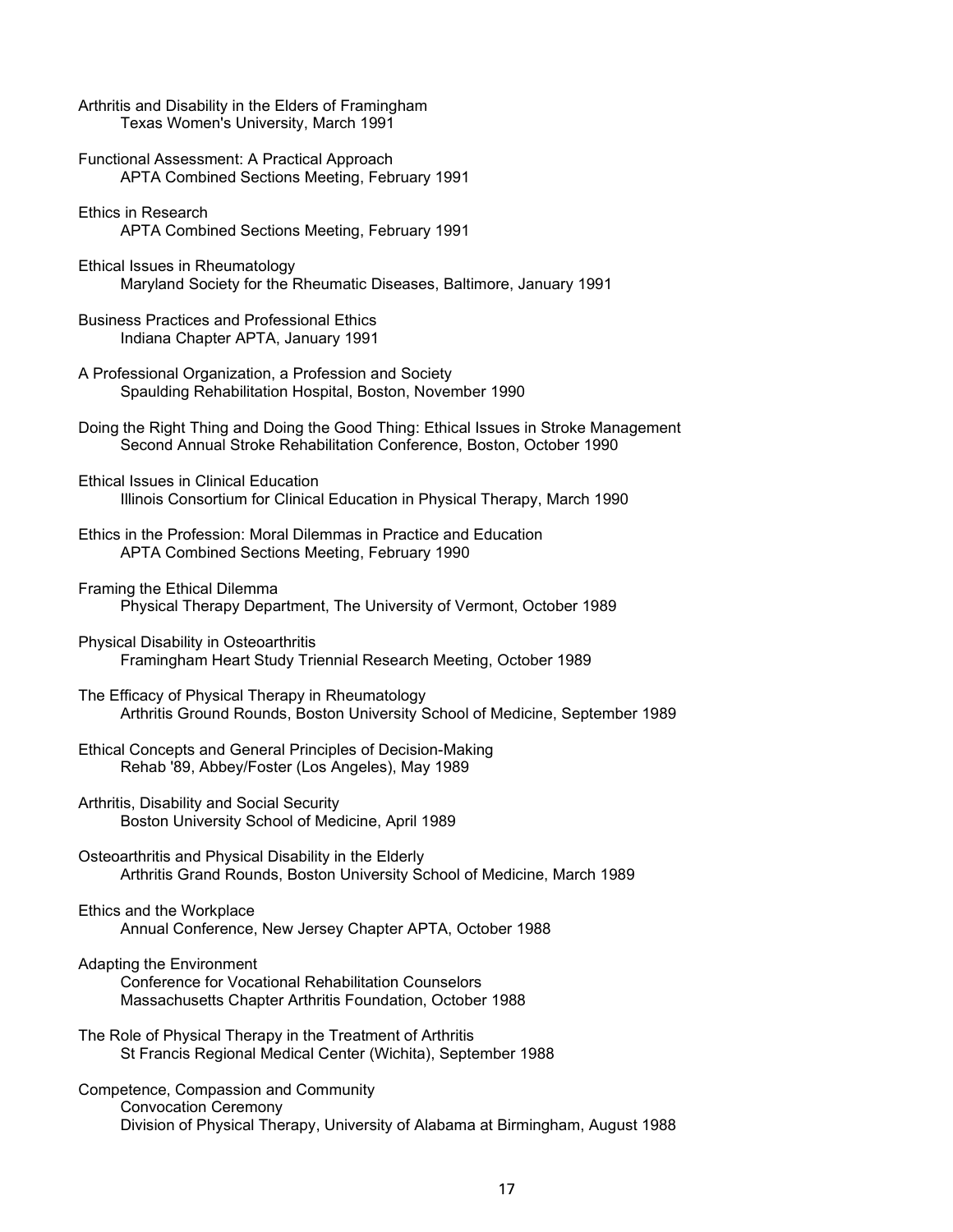Ethics and Rehabilitation Dartmouth Hitchcock Medical Center, September 1987

- Cross-cultural Practice in Physical Therapy APTA Combined Sections Meeting, February 1987
- Changing Patterns of Physical Therapy Utilization Spaulding Rehabilitation Hospital, November 1986
- The Socioeconomic and Cultural Context of Aging in America Northeastern University, April 1986
- Multidisciplinary Groups or Interdisciplinary Teams? Sargent College of Allied Health Professions Pinning Ceremony Boston University, March 1986
- Staying Home and Staying Well: Aging, Ethics and Health Care APTA Combined Sections Meeting, February 1986
- Clinical Research: Can You Believe Everything You Read? Department of Rehabilitation, Brigham and Women's Hospital, January 1986
- Interpersonal Skills Curricula in Entry-level Physical Therapy Education Arthritis Health Professions Fellows Conference, December 1984
- Ethical Dimensions of Clinical Education New England Clinical Faculty Institute, May 1984
- A Comparison of Physical Therapists' Incomes in Four States Greater Boston Administrative Forum, March 1983
- Soft Tissue Rheumatism: Physical Therapy Evaluation and Treatment Boston University School of Nursing, May 1982
- Ethical Implications of Physical Therapy Practice without Referral New England Hospital Assembly, March 1982
- Ethical Issues for Physical Therapists in Oncology Boston-Bouve College, Northeastern University, February 1982
- Connective Tissue Disease: The Role of Physical Therapy Boston University School of Nursing, May 1981
- Patient Education: Dynamics of Adult Learning in Chronic Illness Massachusetts Rehabilitation Hospital, December 1982; University Hospital, November 1981; Sargent College of Allied Health Professions, Boston University, May 1981
- Soft Tissue Rheumatism: Physical Therapy Evaluation and Treatment Boston University School of Nursing, May 1982
- Rehabilitation Curriculum for Rheumatology Fellows Arthritis Section, Boston University School of Medicine, December 1981-March 1982
- Orthopedic Manual Therapy Arthritis Section, Boston University School of Medicine, March 1981
- Physical Therapy in the Management of Arthritis